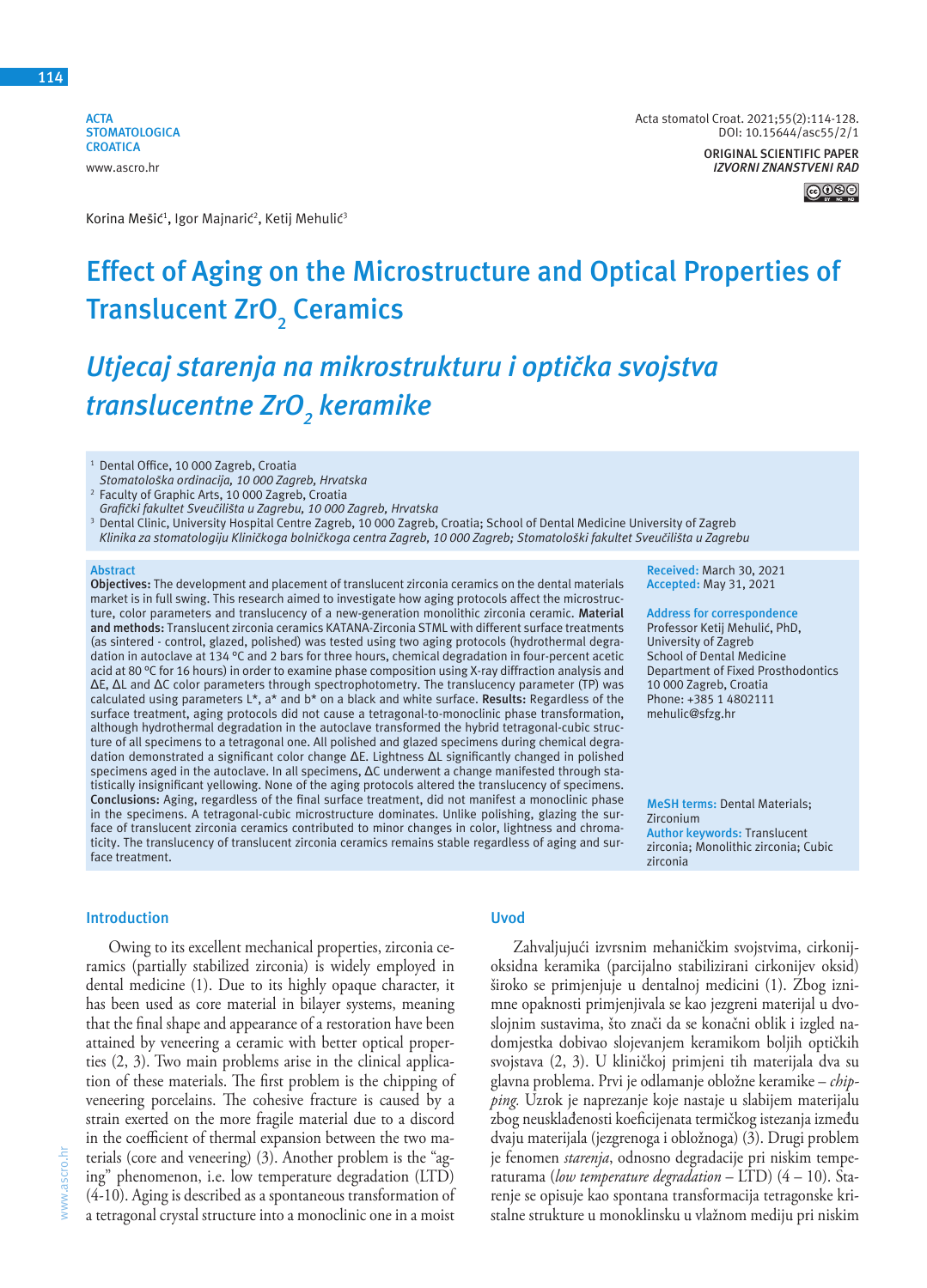medium at a room temperature (4-10). LTD causes the expansion of grains' volume (4-5%), and consequently strains grain boundaries, which results in an emergence of microcracks in the material (4-10). On the other hand, the expansion of the volume of grains can reduce crack propagation in the bulk of the material by reducing or closing the crack; this phenomenon is called transformation toughening (4-11) and it is the cause for high values of the strength of the material and toughness (8,12,13). Spontaneous phase transformation of zirconia ceramics is prevented by adding different percentages of stabilizers, such as yttrium, calcium, magnesium or cerium oxide (3,6-8). Zirconia ceramics of the first (core in bilayer systems) (1, 3, 6) and second generation (older monolithic ceramics) (3-5, 9, 10) contain approximately 2-3 mol% of yttrium oxide  $(Y_2O_3)$  as the structure stabilizer. In spite of the addition of a stabilizer, exposing first-generation and second-generation zirconia ceramics to hydrothermal degradation in an autoclave always results in tetragonal-to-monoclinic transformation on the surface, which is exposed to moist environment and temperature shifts, in a similar way as the exposed side of a restoration in the oral cavity (3-10). The loading of the material during chewing causes the emergence of new and expansion of existing micro-cracks, thus triggering the advancement of tetragonal-to-monoclinic transformation from the surface into the depth, which may eventually result in restoration fracture (3-10). The expansion of volume causes monoclinic grains to rise above the surface of the materials, thereby increasing the roughness of the materials and the consequential wear of antagonists in the chewing process (14).

Translucency is the main esthetic reason in choosing materials for fixed prosthetic restorations (15). Insufficient translucency of first-generation and second-generation zirconia ceramics has limited their application in the esthetically more demanding anterior part of dental arch. Zhang et al. reported an increased manifestation (50%) of a cubic crystal structure in translucent zirconia ceramics with 5 mol% of yttrium oxide (fully stabilized zirconia) (16). A cubic crystal lattice is resistant to transformation, which should eliminate the problem of aging. Dispersion on the grains of a cubic crystal lattice is abated, while transmission through material is amplified, which fosters translucency and the possibility of imitating dental hard tissues (17). According to Kolakarnprasert et al., grain size differs in different translucent materials (17). They reported that KATANA-Zirconia UTML had the largest grain size  $(4.05 \pm 0.85 \,\mu m)$  and the highest cubic phase percentage, followed by Katana STML (2.81 ± 0.17  $\mu$ m) and finally Katana ML (0.63 ± 0.3  $\mu$ m), which also displayed the lowest share of cubic phase in its structure (17). Due to the aforementioned problems with first-generation and second-generation zirconia ceramics, a need arose for a new, third-generation zirconia ceramic which would eliminate those problems. By exposing materials to aging protocols, one may predict their performance in the oral cavity over a longer period (4-10, 16, 17).

The aim of this research was to evaluate the effect of hydrothermal and chemical aging protocols on microstructure, color parameters, i.e. color stability and translucency temperaturama (4 – 10). Zbog LTD-a nastaje volumna ekspanzija zrna  $(4 - 5\%)$  te se stvara naprezanje na granicama zrna koje rezultira nastankom mikropukotina u materijalu (4 – 10). S druge strane, volumna ekspanzija zrna može spriječiti širenje postojeće mikropukotine njezinim smanjenjem ili zatvaranjem, što se naziva transformacijsko očvršćenje (4 – 11), a to je i razlog za visoke vrijednosti čvrstoće i tvrdoće tih materijala (8, 12, 13). Spontana fazna transformacija cirkonij-oksidne keramike sprječava se dodavanjem stabilizatora u različitom postotku, kao što su itrijev, kalcijev, magnezijev ili cerijev oksid (3, 6 – 8). Cirkonij-oksidne keramike prve generacije (za jezgru kod dvoslojnih sustava) (1, 3, 6) i druge generacije (starije monolitne) (3 – 5, 9, 10) sadržavaju 2 do 3 % molekularnog udjela itrijeva oksida  $(Y_2O_3)$  kao stabilizatora strukture. Unatoč dodatku stabilizatora, izlaganje cirkonij-oksidne keramike prve i druge generacije hidrotermalnoj degradaciji u autoklavu uvijek završava tetragonskomonoklinskom transformacijom i to na površini koja je izložena vlazi i promjeni temperature, što odgovara eksponiranoj strani nadomjestka u usnoj šupljini (3 – 10). Opterećenje primijenjeno na materijal pri žvačnoj funkciji izaziva nastanak novih mikropukotina i širenje postojećih, a one su okidač za napredovanje tetragonsko-monoklinske transformacije s površine u dubinu, što s vremenom može rezultirati lomljenjem nadomjestka (3 – 10). Volumna ekspanzija monoklinskih zrna potiče njihovo izdizanje iznad površine materijala, čime se povećava hrapavost materijala i posljedično trošenje antagonista u funkciji (14).

Translucencija se navodi kao glavno estetsko obilježje u izboru materijala u fiksnoprotetičkoj terapiji (15). Nedovoljna translucencija cirkonij-oksidnih keramika prve i druge generacije ograničila je njihovu primjenu u estetski zahtjevnijem, prednjem dijelu zubnoga niza. Zhang i suradnici, istražujući translucentnu cirkonij-oksidnu keramiku, navode pojavu kubične kristalne strukture u većem postotku (50 %) s 5 % molekularnog udjela itrijeva oksida (potpuno stabilizirani cirkonijev oksid) (16). Kubična kristalna rešetka otporna je na transformaciju, čime bi problem starenja trebao biti eliminiran. Na zrnima kubične kristalne rešetke smanjen je rasap svjetlosti, a povećana transmisija kroz materijal, pa se postiže bolja translucencija i veća mogućnost imitiranja tvrdih zubnih tkiva (17). Prema Kolakarnprasertu i suradnicima, ta se veličina zrna razlikuje od materijala do materijala (17). U njihovu istraživanju materijal KA-TANA-Zirconia UTML ima najveća zrna (4,05 ± 0,85 µm) i najveći postotak kubične faze, slijedi ga KATANA STML (2,81 ± 0,17 µm) i naposljetku KATANA ML (0,63 ± 0,3 µm) koji ujedno ima najmanji udio kubične faze u strukturi (17). Zbog opisanih problema prve i druge generacije cirkonij-oksidne keramike pojavila se potreba za novom, trećom generacijom kojom bi se ti problemi otklonili i koja je od pojave na tržištu postala predmetom mnogobrojnih istraživanja. Izlaganjem materijala protokolima starenja može se predvidjeti njegovo ponašanje u usnoj šupljini tijekom duljeg razdoblja (4 – 10, 16, 17). Cilj ovog istraživanja bio je ispitati utjecaj protokola starenja na mikrostrukturu, kolorne parametre i translucenciju monolitne translucentne cirkonij-oksidne keramike.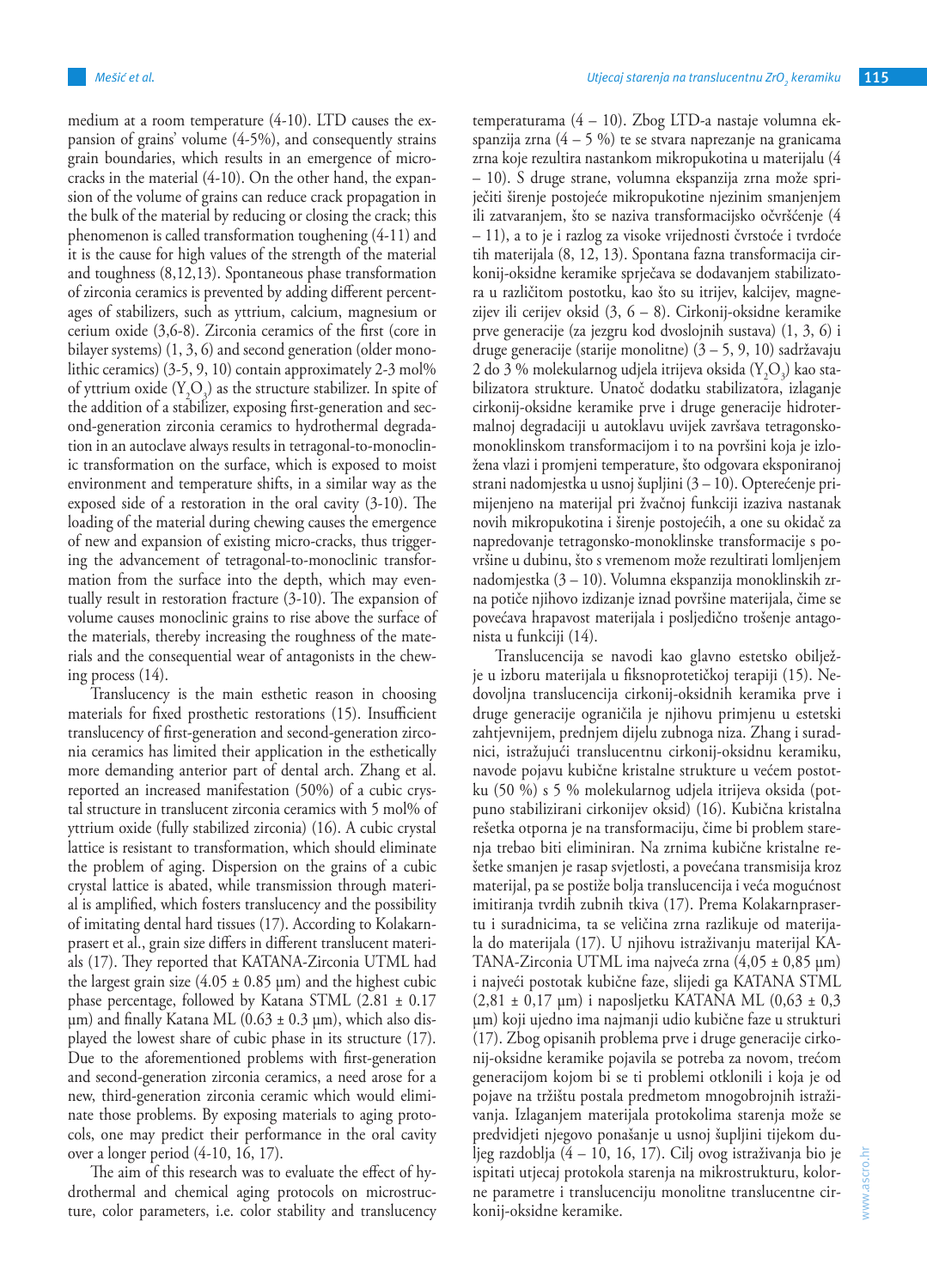of monolithic translucent multilayered zirconia ceramic. The following hypotheses have been tested:

- 1. Hydrothermal degradation in an autoclave and chemical degradation in a corrosive medium do not affect the microstructure of specimens.
- 2. Hydrothermal degradation in an autoclave and chemical degradation in a corrosive medium bring about color changes expressed by parameters CIE ΔE, CIE ΔL and CIE  $\Delta C$ , which are within clinically acceptable values over a longer period of application.
- 3. Hydrothermal degradation in an autoclave and chemical degradation in a corrosive medium do not affect the translucency of monolithic translucent zirconia ceramic. The microstructure and translucency of monolithic trans-

lucent zirconia ceramic correlate.

# **Material and methods**

# Specimen Preparation

Monolithic translucent zirconia ceramics KATANA-Zirconia Super Translucent Multi Layered - STML (Kuraray Noritake Dental Inc., Tokyo, Japan), shade A2 (Table 1) was used in the study. Overall, 18 specimens (11mm x 11mm x 1.5mm with ± 5% tolerance) were fabricated using the CAD/CAM technique in a milling machine (Zenotec Easy Wieland, Pforzheim, Germany) and sintered in a furnace (Wieland, Pforzheim, Germany) according to the manufacturer's instructions (2 hours at 1550 °C). The heating rate of 10 °C/min was employed until the sintering temperature was reached. The same dynamics was repeated in cooling protocol after the final sintering. Depending on the surface treatment, the specimens were divided into two groups. Eight specimens were glazed following the manufacturer's instructions (G1- G8), while eight other specimens were polished (P1-P8) with diamond rubbers for porcelain (Ceragloss, EDENTA AG, Hauptstrasse 7, Switzerland) and cooled with water. Each group was further divided into two subgroups, according to the aging protocol applied. The remaining two specimens received no surface treatment and acted as control specimens in the research (C1, C2).

# Null Measurements and Analyses

www.ascro.hr

www.ascro.hr

An X-ray diffraction analysis (Philips PW 1820 diffractometer, Philips Co., Amsterdam, Netherlands) was performed on two polished samples (P1, P5) so as to attain the initial crystal structure, which was assumed to be identical in all specimens. Two ceramic tiles (P1, P5) were subjected to CuK-alpha radiation in the space between 10 **°** and 70 ° of the 2theta angle, with a step size of 0.02 ° and step time of 1 s/step.

The initial values of color parameters  $L^*$ , a<sup>\*</sup> and  $b^*$  on all specimens, including the control ones, were calculated with an X-rite Exact spectrophotometer (Grand Rapids, MichiTestirat će se sljedeće hipoteze:

- 1. hidrotermalna degradacija u autoklavu i kemijska degradacija u korozivnom mediju neće utjecati na mikrostrukturu uzoraka
- 2. hidrotermalna degradacija u autoklavu i kemijska degradacija u korozivnom mediju rezultirat će kolornim promjenama izraženima parametrima CIE ∆E, CIE ∆L i CIE ∆C koje su unutar klinički prihvatljivih vrijednosti tijekom dulje primjene
- 3. hidrotermalna degradacija u autoklavu i kemijska degradacija u korozivnom mediju neće utjecati na translucenciju monolitne translucentne cirkonij-oksidne keramike
- 4. u korelaciji su mikrostruktura i translucencija monolitne translucentne cirkonij-oksidne keramike.

# **Materijal i postupci**

# Priprema uzoraka

U istraživanju je korištena monolitna translucentna cirkonij-oksidna keramika KATANA-Zirconia *Super Translucent Multi Layered* – STML (Kuraray Noritake Dental Inc., Tokio, Japan), boje A2 (tablica 1.). Izrađeno je 18 uzoraka (11 mm x 11 mm x 1,5 mm u toleranciji  $\pm$  5 %) CAD/ CAM tehnikom u glodalici Zenotec Easy Wieland (Wieland, Pforzheim, Njemačka) sinteriranjem u peći Wieland (Wieland, Pforzheim, Njemačka) prema uputi proizvođača (2 h na 1550 °C). Porast temperature do temperature sinteriranja je 10 °C/min. Ista je dinamika snižavanja temperature – hlađenja nakon završenog sinteriranja. Ovisno o završnoj obradi površine uzorci su podijeljeni u dvije skupine. Osam uzoraka glazirano je prema uputi proizvođača (G1 – G8), a osam polirano dijamantnim gumicama za keramiku Ceragloss tvrtke EDENTA AG (Hauptstrasse 7, Švicarska) uz vodeno hlađenje (P1 – P8). Skupine su podijeljene u po dvije podskupine, ovisno o vrsti provedenog eksperimentalnog protokola starenja. Preostala dva uzorka nisu površinski obrađivani i bili su kontrolni uzorci u istraživanju (C1, C2).

# Nulta mjerenja i analize

Na dvama poliranim uzorcima (P1, P5) učinjena je difrakcijska analiza X-zrakama radi dobivanja početne kristalne strukture, uz pretpostavku da je ona jednaka u svim uzorcima (difraktometar Philips PW 1820, Philips Co., Amsterdam, Nizozemska). Dvije keramičke pločice (P1, P5) mjerene su na CuKalfa zračenju u području 2theta kuta: od 10° do 70°, u koraku od 0,02° i vremenom prikupljanja od 1s/step.

Na svim uzorcima, uključujući i kontrolne, izmjerene su početne vrijednosti kolornih parametara L\*, a\* i b\* spektrofotometrom X-rite Exact (Grand Rapids, Michigan, SAD). Uređaj je najprije kalibiriran i namještene su sve postavke

| Table 1 | Overview of the most important compounds in                                                                                        | Material • Materiial        | Compound share • Udieli spojeva (%) |            |  |
|---------|------------------------------------------------------------------------------------------------------------------------------------|-----------------------------|-------------------------------------|------------|--|
|         | zirconia ceramics KATANA-Zirconia STML.<br>Tablica 1. Prikaz najvažnijih spojeva cirkonij-oksidne<br>keramike KATANA-Zirconia STML | <b>KATANA-Zirconia STML</b> | ZrC                                 | - 86       |  |
|         |                                                                                                                                    |                             | Y.C                                 | $-11.5-12$ |  |
|         |                                                                                                                                    |                             | НfС                                 | $-2-2.5$   |  |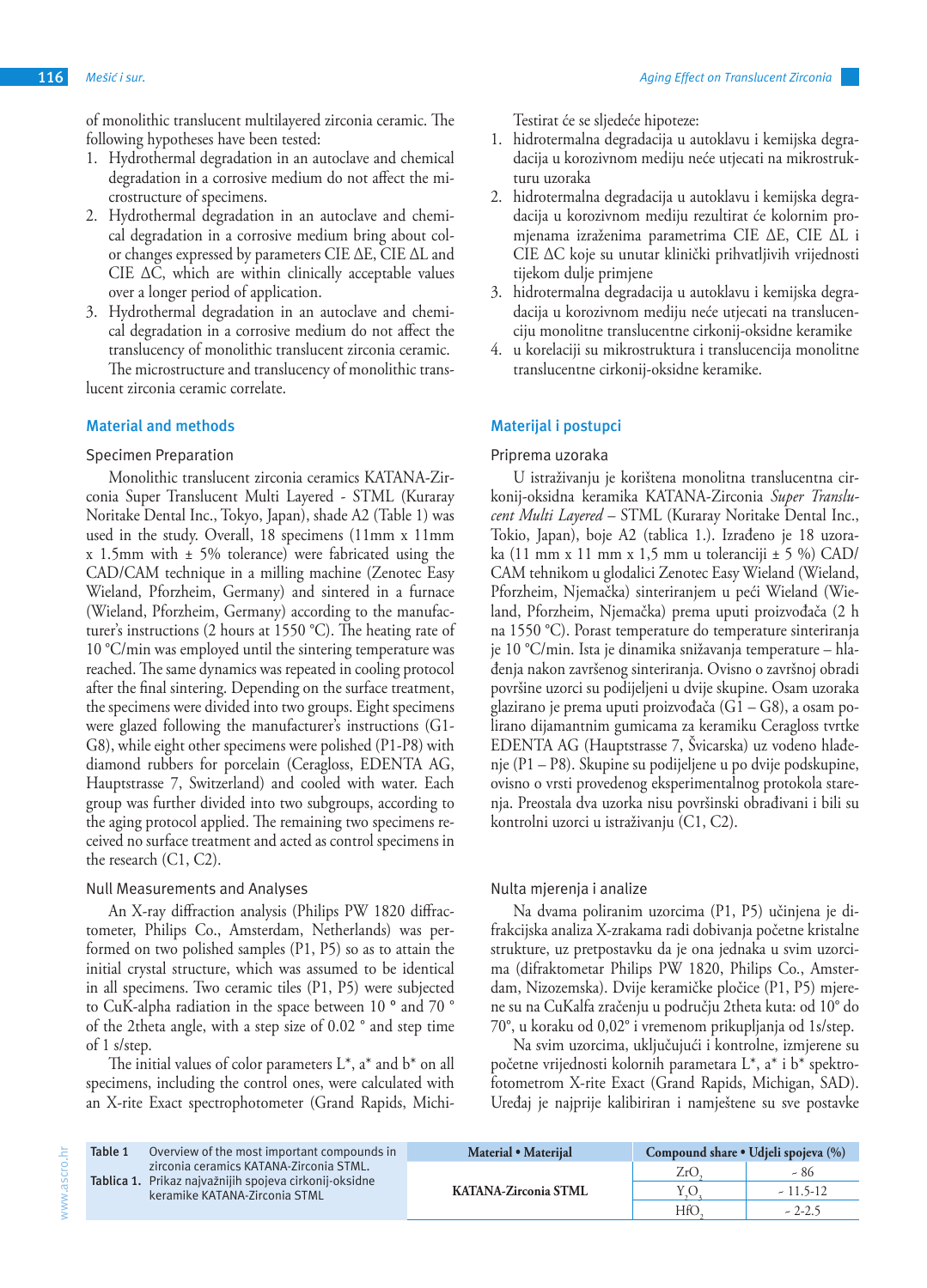gan, USA). The instrument was calibrated and all the settings were adjusted before measuring (measurement mode 0, light source D50, standard observer 2<sup>°</sup>). The aperture size was 2 mm. Five measurements were conducted for each specimen on a black surface and a white surface. Changes in color and lightness as well as the chromaticity of specimens were expressed through CIE ∆E, CIE ∆L and CIE ∆C values, which were calculated using the CIE $\Delta E_{2000}$  formula. Lower  $\Delta E$ values denote a minor colorimetric difference between two points representing colors in the color coordinate system. ΔE values under 3.5 are considered to be clinically acceptable in the conditions of the oral cavity (15). The translucency parameter (TP) was extracted from  $L^*$ , a<sup>\*</sup> and  $b^*$  parameters on black and white surfaces using the following formula:

where w and b denote  $L^*$ , a<sup>\*</sup> and  $b^*$  values measured on both a white surface and a black surface.

#### Experimental Protocols

All glazed and polished specimens were divided into four subgroups (G1-G4, G5-G8, P1-P4, P5-P8) according to the type of experimental protocol they were subjected to (Figure 1). Four glazed specimens (G1-G4) and four polished specimens (P1-P4) were sterilized in an autoclave (SKO7, Faro, Italy) for a period of three hours, at a temperature of 134 °C and under 313-318 kPa of pressure (six 30-minute cycles). Distilled water was used for sterilization. Four glazed (G5- G8) and four polished specimens (P5-P8) were placed in a 1000-mL glass measuring flask. A 2.49-pH corrosive medium (four-percent acetic acid  $(CH_3COOH)$ ) was added and the specimens were submerged in the medium for 16 hours at a temperature of 80 °C (ISO 6872).

Control specimens (C1, C2) were not subjected to experimental protocols, but were kept at a room temperature of 20  $^{\circ}$ °C and under a standard pressure of 1 atm throughout the duration of the research.

uređaja prije mjerenja (mjerni mod 0, izvor svjetlosti D50, standardni promatrač 2°). Mjerni otvor iznosio je 2 mm. Provedeno je po pet mjerenja na svakom uzorku, na crnoj i bijeloj podlozi. Kolorne razlike, promjene svjetline i kromatičnosti uzoraka izražene su parametrima CIE ∆E, CIE ∆L i CIE ∆C izračunatima s pomoću formule CIE∆E<sub>2000</sub>. Niže vrijednosti ∆E znače manju kolorimetrijsku razliku između dviju točaka koje opisuju boje u koordinatnom sustavu boja. Vrijednosti ∆E do 3,5 u uvjetima usne šupljine smatraju se klinički prihvatljivima (15). Iz parametara L\*, a\* i b\* na crnoj i bijeloj podlozi, izračunat je parametar translucencije (TP) prema formuli:

$$
TP = [(L^*w - L^*b)^2 + (a^*w - a^*b)^2 + (b^*w - b^*b)^2]^{1/2},
$$

 $TP = [(L*w-L*b)^2 + (a*w-a*b)^2 + (b*w-b*b)^2]^{1/2}$ ,  $\begin{bmatrix} 1 & 1 \\ 0 & 1 \end{bmatrix}$  ielo) i crnoi podlozi gdje su w i b oznake za vrijednosti L\*, a\* i b\* izmjerene na bijeloj i crnoj podlozi.

## Eksperimentalni protokoli

specimens were divided into four Svi glazirani i svi polirani uzorci su, ovisno o vrsti provedenog eksperimentalnog protokola, podijeljeni u četiri podcol they were subjected to (Figure skupine  $(\hat{G}1 - G4, G5 - G8, P1 - P4, P5 - P8)$  (slika 1.). Četiri glazirana uzorka (G1 – G4) i četiri polirana uzorka (P1 – P4) sterilizirana su tri sata u autoklavu (SKO7, Faro, Italija) na temperaturi od 134 °C pod tlakom od 313 do 318 kPa (6 ciklusa po 30 minuta). Za sterilizaciju je korištena destilirana voda. Četiri glazirana (G5 – G8) i četiri polirana uzorka (P5 – P8) postavljena su u staklenu mjernu tikvicu volumena 1000 mL te im je dodan korozivni medij [4-postotna otopina octene kiseline (CH<sub>3</sub>COOH)] pH vrijednosti 2,49 tako da su potpuno bili uronjeni u njega 16 sati na temperaturi od 80 °C (ISO 6872).

> Kontrolni uzorci (C1, C2) nisu izlagani eksperimentalnim protokolima, nego su tijekom istraživanja čuvani na standardnoj temperaturi od 20 °C pri standardnom tlaku od 1 atm (101 325 Pa).

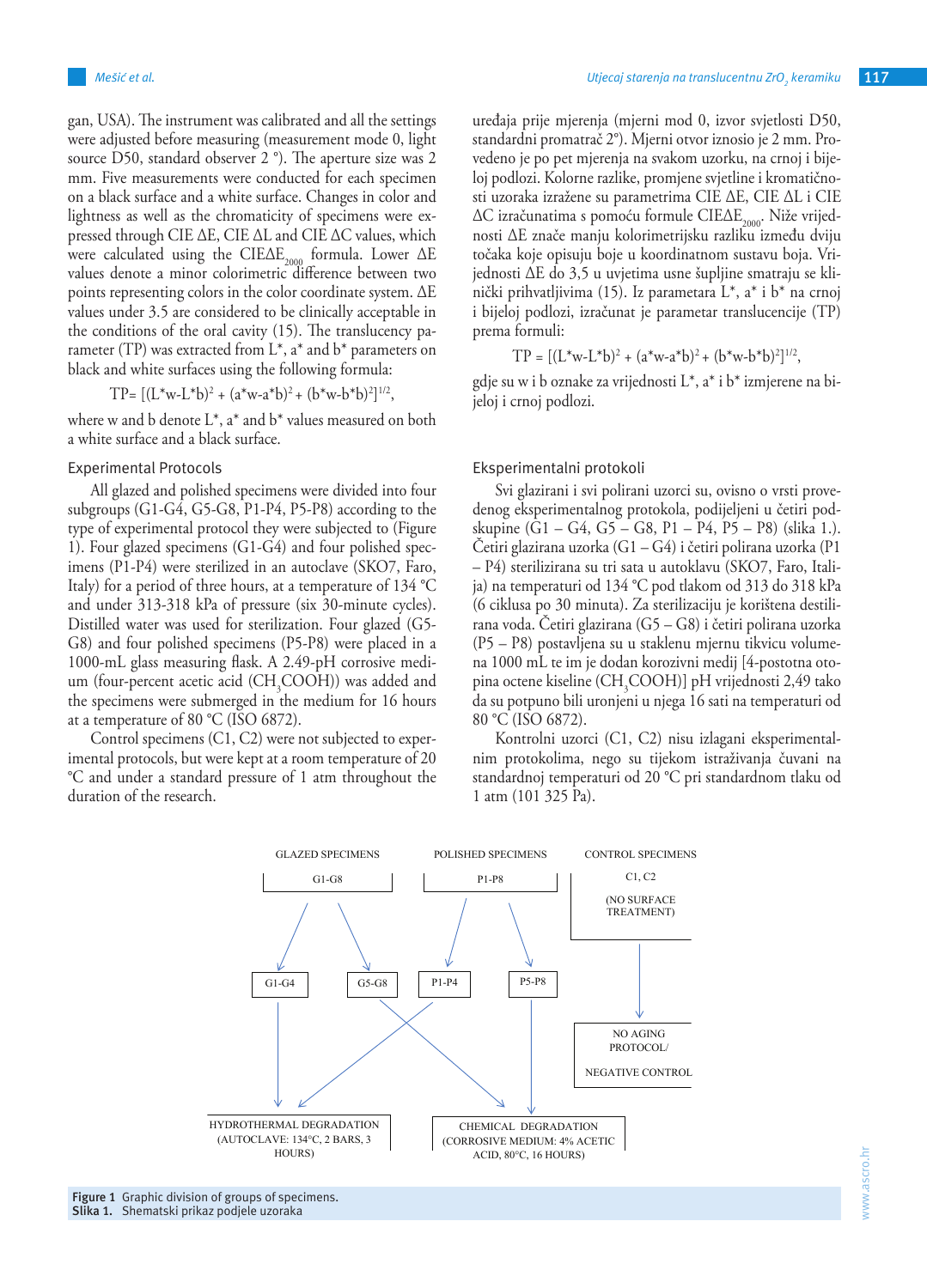After the aging protocols, the same measurements and analyses from the beginning of the research were repeated on all specimens and one specimen from each subgroup (G1, G5, P1 and P5) was subjected to an X-ray diffraction analysis.

## Statistical Analysis

The obtained results are displayed in figures and tables. In order to analyze the statistical significance of CIE ∆E, CIE ∆L and CIE ∆C values as well as the significance of the difference in TP values before and after experimental protocols, the Tukey test, with a 95% confidence interval, was employed along with the One-way ANOVA comparison procedure for detecting differences between groups with regard to the examined parameters. All P values below 0.05 were deemed to be statistically significant. The XLSTAT software was used in the analysis.

### **Results**

The results of a XRD analysis conducted on polished specimens from both subgroups (P1, P5) before aging protocols (Figure 2) have revealed the diffraction maximum of tetragonal zirconia (position at about 30°2Theta) and cubic phase peaks. Phase shares are expressed as percentages. The share of the tetragonal phase was 62.7%, while the share of the cubic phase was 37.3%. Phase composition analyses of glazed (G1) and polished (P1) specimens exposed to hydrothermal degradation in an autoclave revealed that the cubic phase fully transitioned into the tetragonal one (Figure 3). The phase composition of both specimens exposed to chemi-

Nakon protokola starenja na svim uzorcima provedena su ista mjerenja i analize kao i na početku istraživanja. Difrakcijska analiza X-zrakama nakon protokola obavljena je na jednom uzorku iz svake podskupine (G1, G5, P1 i P5).

## Statistička analiza

Rezultati su prikazani grafički i tablično. Za analizu statističke značajnosti vrijednosti CIE ∆E, CIE ∆L i CIE ∆C, te značajnosti razlika u vrijednostima TP-a prije i poslije eksperimentalnih protokola korišten je Tukeyjev test s 95-postotnom značajnosti te ANOVA *multiple comparison* za detekciju razlika između skupina za ispitivane parametre. Sve P vrijednosti manje od 0,05 smatrale su se statistički značajnima. Za analizu je korišten programski paket XLSTAT.

### **Rezultati**

Rezultati difrakcijske analize poliranih uzoraka iz obiju podskupina (P1, P5) prije protokola starenja (slika 2.) pokazuju difrakcijski maksimum tetragonskog cirkonijeva oksida (pozicija oko 30°2Theta) te pikove kubične faze. Udjeli faza prikazani su u postotcima. Udio tetragonske faze iznosio je 62,7 %, a udio kubične faze 37,3 %. Analize faznih sastava glaziranog (G1) i poliranog (P1) uzorka koji su bili izloženi hidrotermalnoj degradaciji u autoklavu pokazuju da je kubična faza posve prešla u tetragonsku (slika 3.). Na oba uzorka izložena kemijskoj degradaciji (G5, P5) u korozivnom mediju fazni sastav ostao je gotovo nepromijenjen (slika 4.).

Table 2 Display of value intervals for ΔE, ΔL and ΔC with their average values of AMs (ΔE<sub>ave</sub>, ΔL<sub>ave</sub>, ΔC<sub>ave</sub>) of glazed (G1-G8), polished (P1-P8) and control (C1, C2) specimens (Tukey test with a 95% confidence interval).

**Tablica 2.** Prikaz intervala vrijednosti ΔΕ, ΔL i ΔC sa srednjim vrijednostima aritmetičkih sredina (ΔΕ<sub>sred</sub>, ΔL<sub>sred</sub>, ΔC<sub>sred</sub>) glaziranih (G1 — G8),<br>poliranih (P1 — P8) i kontrolnih (C1, C2) uzoraka (Tukeyjev test s

| Specimen •<br><b>Uzorak</b> | $\Delta E$<br>$AM \pm SD$ •<br>$AS \pm SD$ | $\Delta E_{avg}$ (average value of<br>arithmetical means) •<br>$\Delta E_{\rm sred}$<br>(srednja vrijednost<br>aritmetičkih sredina) | $\Delta L$<br>$AM \pm SD$ •<br>$AS \pm SD$ | $\Delta L_{avg}$<br>(average value of<br>arithmetical means) •<br>$\Delta L_{\rm{sred}}$<br>(srednja vrijednost<br>aritmetičkih sredina) | $\Delta C$<br>$AM \pm SD$ •<br>$AS \pm SD$ | $\Delta C$<br>(average value of<br>arithmetical means) •<br>$\Delta C_{\rm sred}$<br>(srednja vrijednost<br>aritmetičkih sredina) |
|-----------------------------|--------------------------------------------|--------------------------------------------------------------------------------------------------------------------------------------|--------------------------------------------|------------------------------------------------------------------------------------------------------------------------------------------|--------------------------------------------|-----------------------------------------------------------------------------------------------------------------------------------|
| G1                          | $2.057 \pm 0.791$                          |                                                                                                                                      | $0.556 \pm 1.043$                          | $G1-G4: 0.47$                                                                                                                            | $0.891 \pm 1.368$                          | $G1-G4: 0.28$                                                                                                                     |
| G <sub>2</sub>              | $1.526 \pm 0.876$                          | $G1-G4:1.64$                                                                                                                         | $-0.088 \pm 1.156$                         |                                                                                                                                          | $-0.025 \pm 1.516$                         |                                                                                                                                   |
| G <sub>3</sub>              | $2.057 \pm 0.826$                          |                                                                                                                                      | $1.236 \pm 1.090$                          |                                                                                                                                          | $-0.597 \pm 1.429$                         |                                                                                                                                   |
| G4                          | $0.799 \pm 0.826$                          |                                                                                                                                      | $0.039 \pm 1.090$                          |                                                                                                                                          | $0.654 \pm 1.429$                          |                                                                                                                                   |
| G <sub>5</sub>              | $3.400 \pm 0.826$                          | $G5-G8: 2.87$                                                                                                                        | $1.047 \pm 1.090$                          | $G5-G8:0.65$                                                                                                                             | $0.293 \pm 1.429$                          | $G5-G8: 0.73$                                                                                                                     |
| G <sub>6</sub>              | $1.809 \pm 0.826$                          |                                                                                                                                      | $1.288 \pm 1.090$                          |                                                                                                                                          | $0.493 \pm 1.429$                          |                                                                                                                                   |
| G7                          | $2.526 \pm 0.826$                          |                                                                                                                                      | $0.354 \pm 1.090$                          |                                                                                                                                          | $0.524 \pm 1.429$                          |                                                                                                                                   |
| G8                          | $3.762 \pm 0.826$                          |                                                                                                                                      | $-0.104 \pm 1.090$                         |                                                                                                                                          | $0.937 \pm 1.429$                          |                                                                                                                                   |
| P <sub>1</sub>              | $1.905 \pm 0.791$                          |                                                                                                                                      | $-1.272 \pm 1.043$                         | $P1-P4: -1.16$                                                                                                                           | $1.045 \pm 1.368$                          | $P1-P4:1.25$                                                                                                                      |
| P <sub>2</sub>              | $2.226 \pm 0.876$                          | P1-P4: 2.75                                                                                                                          | $-1.200 \pm 1.156$                         |                                                                                                                                          | $0.398 \pm 1.516$                          |                                                                                                                                   |
| P <sub>3</sub>              | $3.282 \pm 0.826$                          |                                                                                                                                      | $-1.125 \pm 1.090$                         |                                                                                                                                          | $1.223 \pm 1.429$                          |                                                                                                                                   |
| P4                          | $3.638 \pm 0.826$                          |                                                                                                                                      | $-1.043 \pm 1.090$                         |                                                                                                                                          | $1.618 \pm 1.429$                          |                                                                                                                                   |
| P <sub>5</sub>              | $2.823 \pm 0.826$                          |                                                                                                                                      | $1.732 \pm 1.090$                          | $P5-P8: 0.27$                                                                                                                            | $-0.039 \pm 1.429$                         | $P5-P8:0.43$                                                                                                                      |
| P6                          | $1.774 \pm 0.826$                          | $P5-P8:2.65$                                                                                                                         | $1.317 \pm 1.090$                          |                                                                                                                                          | $0.337 \pm 1.429$                          |                                                                                                                                   |
| P7                          | $2.303 \pm 0.826$                          |                                                                                                                                      | $-0.772 \pm 1.090$                         |                                                                                                                                          | $0.573 \pm 1.429$                          |                                                                                                                                   |
| P <sub>8</sub>              | $3.686 \pm 0.826$                          |                                                                                                                                      | $-1.215 \pm 1.090$                         |                                                                                                                                          | $0.851 \pm 1.011$                          |                                                                                                                                   |
| C <sub>1</sub>              | $1.831 \pm 0.826$                          |                                                                                                                                      | $0.305 \pm 1.090$                          | C1, C2: 0.03                                                                                                                             | $-0.394 \pm 1.429$                         |                                                                                                                                   |
| C <sub>2</sub>              | $2.478 \pm 0.826$                          | C1, C2: 2.15                                                                                                                         | $-0.253 \pm 1.090$                         |                                                                                                                                          | $-0.302 \pm 1.429$                         | $C1, C2: -0.35$                                                                                                                   |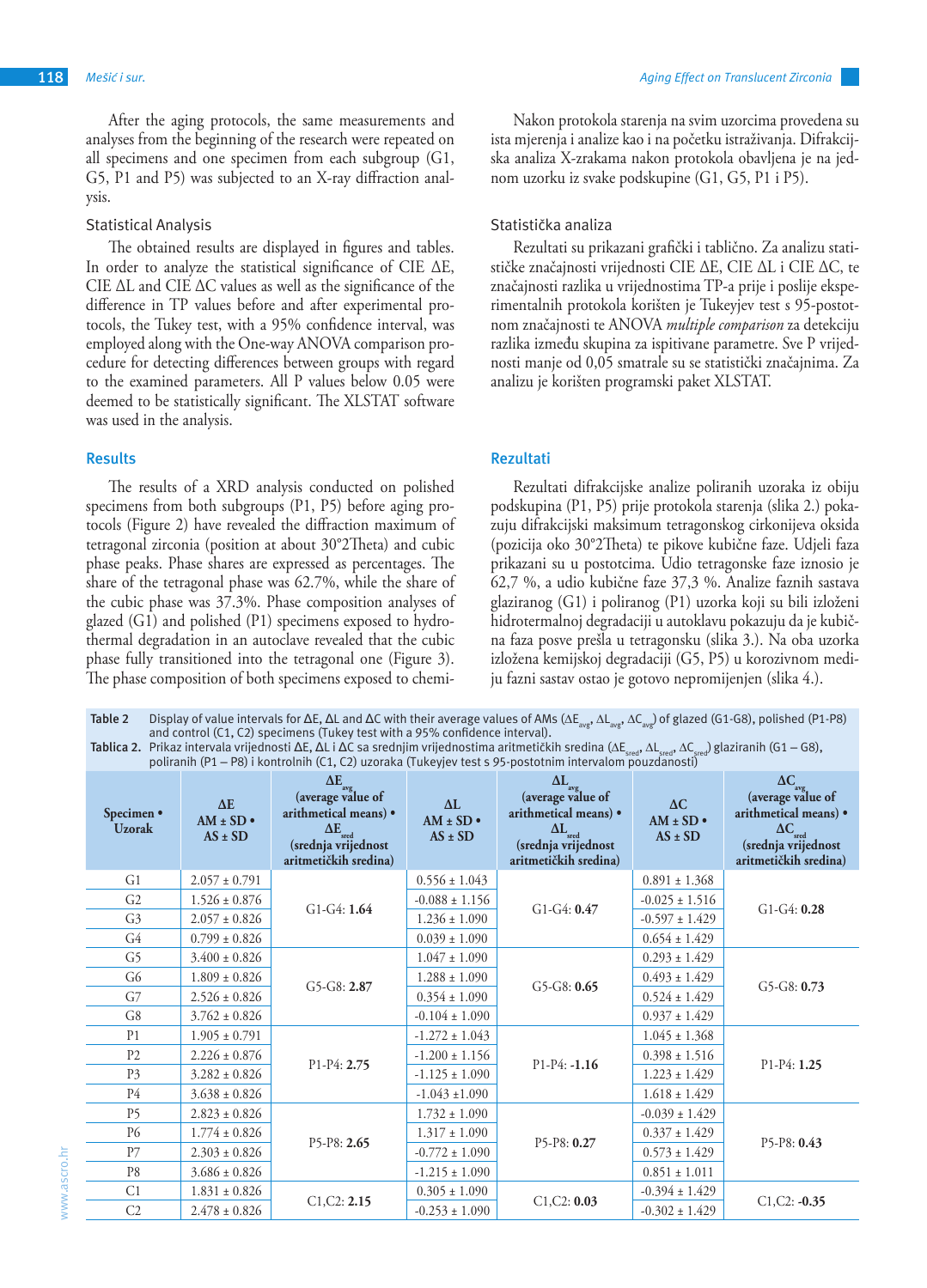

**Figure 2** X-ray diffractometry of polished specimens P1 and P5 before aging.

**Slika 2.** Rendgenska difraktometrija poliranih uzoraka P1 i P5 prije starenja

**Figure 3** X-ray diffractometry after hydrothermal degradation in an autoclave for glazed specimen G1 (3A) and polished specimen P1 (3B). **Slika 3.** Rendgenska difraktometrija glaziranog uzorka G1 (3A) i poliranog uzorka P1 (3B) nakon hidrotermalne degradacije u autoklavu **Figure 4** X-ray diffractometry after chemical degradation in a corrosive medium for glazed specimen G5 (4A) and polished specimen P5 (4B). Slika 4. Rendgenska difraktometrija glaziranog uzorka G5 (4A) i poliranog uzorka P5 (4B) nakon kemijske degradacije u korozivnom mediju **Figure 5** Graphic display of CIE ΔE interval values (AM ± SD) after aging protocols on glazed and polished specimens. **Slika 5.** Grafički prikaz intervala vrijednosti CIE ∆E (AS ± SD) nakon protokola starenja za glazirane i polirane uzorke **Figure 6** Graphic display of CIE ΔL interval values (AM ± SD) after aging protocols on glazed and polished specimens. **Slika 6.** Grafički prikaz intervala vrijednosti CIE ∆L (AS ± SD) nakon protokola starenja za glazirane i polirane uzorke **Figure 7** Graphic display of CIE ΔC interval values (AM ± SD) after aging protocols on glazed and polished specimens. **Slika 7.** Grafički prikaz intervala vrijednosti CIE ∆C (AS ± SD) nakon protokola starenja za glazirane i polirane uzorke

cal degradation in a corrosive medium (G5, P5) did not significantly change (Figure 4).

∆E, ∆L and ∆C values were calculated using the  $CIE\Delta E_{2000}$  formula and are presented as value intervals (arithmetical mean  $\pm$  standard deviation (AM  $\pm$  SD)) for all specimens (Table 2). Hydrothermal degradation resulted in a major color change in polished specimens (P1-P4) ( $\Delta E_{me}$ =2.75) and a minor color change in glazed specimens (G1-G4)  $(\Delta E_{\text{av}}=1.64)$ , but the latter change was significantly minor in comparison with other subgroups (G5-G8, P1-P4, P5-P8) (Tables 2 and 3). The chemical degradation of polished specimens (P5-P8) led to an average color change of  $\Delta E_{\text{av}}$ =2.65, while the same protocol caused a somewhat greater color change of  $\Delta E_{\text{avg}}$ =2.87 in glazed specimens (G5-G8) (Tables 2

Vrijednosti ∆E, ∆L i ∆C dobivene su izračunom prema formuli CIE∆E<sub>2000</sub> i prikazane u obliku intervala vrijednosti [aritmetička sredina ± standardna devijacija (AS ± SD)] za sve uzorke (tablica 2.). Hidrotermalnom degradacijom ostvarila se veća kolorna promjena poliranih uzoraka (P1 – P4) ( $\Delta E_{ex}$ = 2,75) te manja glaziranih uzoraka (G1 – G4) ( $\Delta E_{\text{seed}}$  = 1,64) koja je ujedno statistički značajno manja od uzoraka u ostalim podskupinama (G5 – G8, P1 – P4, P5 – P8) (tablice 2. i 3.). Kemijskom degradacijom poliranih uzoraka (P5 – P8) nastala je kolorna promjena ∆Esred = 2,65, a glazirani uzorci pri istom protokolu (G5 – G8) ostvarili su nešto veću kolornu promjenu ΔE<sub>sred</sub> = 2,87 (tablice 2. i 3.). Kontrolni uzorci ostvarili su kolornu promjenu  $\Delta E_{\text{sred}} = 2.15$  koja se statistički značajno ne razlikuje od uzoraka u drugim podskupina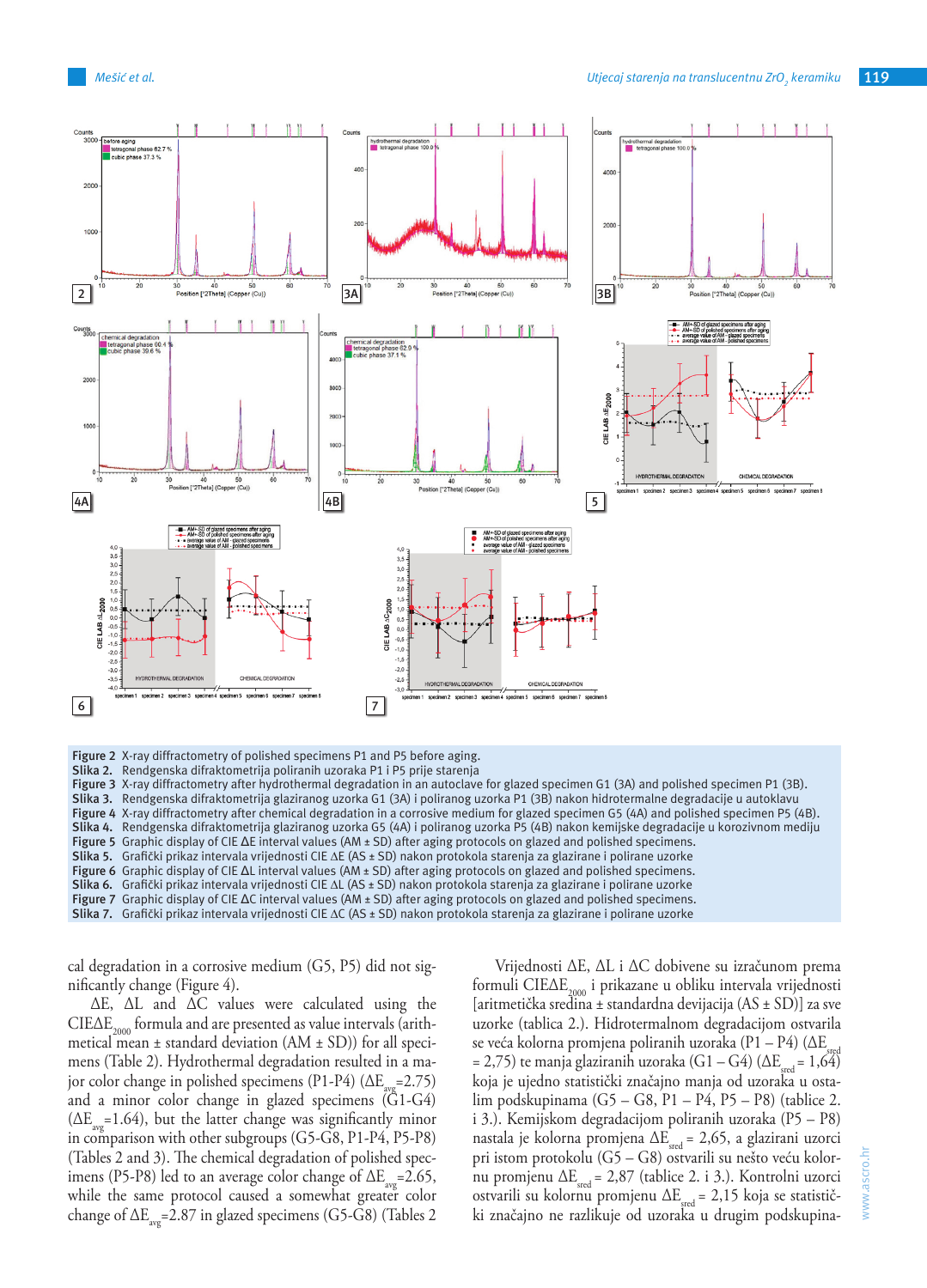and 3). The change of color of ΔEavg=2.15 occurred in control specimens which, from a statistical point of view, did not differ significantly from the specimens in other subgroups (Tables 2 and 3). In the analysis of obtained color changes, a somewhat more pronounced difference in the component defining the lightness of the specimens was observed. In polished specimens (P1-P4), hydrothermal degradation brought about an average lightness change of  $\Delta L_{avg} = 1.16$ , which was statistically much greater than in other subgroups (P5-P8, G1-G4, G5-G8) (Tables 2 and 3). Differences in chromaticity (variations between the values of  $a^*$  and  $b^*$  coordinates) were less pronounced than differences in lightness (L\*). Such deviations primarily occurred along the b\* coordinate (value increase). No statistically significant differences in chromaticity ΔC among the subgroups were recorded (Tables 2 and 3). Figures 5, 6 and 7 graphically show all resulting deviations in the coloration of specimens subjected to experimental protocols, along with deviations in lightness and chromaticity. A significant color change ΔE in specimens G5-G8, P1-P4 and P5-P8 is visible in the graphs. Parameters ΔL and ΔC underwent a more significant change in subgroup P1-P4, although the change in parameter  $\Delta C$  has not been statistically significant.

The value intervals  $(AM \pm SD)$  for the translucency parameter (TP) of all specimens before  $(TP_0)$  and after  $(TP_1)$ experimental protocols displayed a homogeneity in results without statistical significance (Table 4). Hydrothermal degradation in an autoclave and chemical degradation in a corrosive medium did not have a statistically significant effect on the translucency parameter in tested subgroups, although a decrease in TP ( $\Delta \text{TP}$ ) was greater in polished ( $\Delta \text{TP}_{\text{avg}}$  from -0.96 to -0.5) than in glazed specimens ( $\Delta TP_{\text{avg}}$  from -0.42 to -0.07) (Table 4).

#### **Discussion**

Long-term conditions inside the oral cavity are simulated by subjecting samples to hydrothermal degradation in an autoclave, while chemical degradation in a corrosive medium (ISO 6872:2015) is a way of testing the resistance of materials to chemicals (18,19). Acetic acid, applied in accordance with the standard, has a pH value (pH 2.49) very similar to the values inside the plaque and in the oral cavity when acidic food and drinks are consumed (18, 19). Hydrothermal degradation in an autoclave effectuated a change in the microstructure of both specimen groups (G1-G8, P1-P8), i.e. grains in the cubic crystal lattice were fully transformed into a tetragonal crystal lattice (Figure 3), but a tetragonal-tomonoclinic transformation did not occur. Likewise, Muñoz et al. did not prove the occurrence of a monoclinic phase, but their study of monolithic zirconia with a tetragonal-cubic microstructure found that hydrothermal degradation triggered an increase in the share of the cubic phase (20). Kolakarnprasert et al. also did not prove the presence of a monoclinic phase in the material when subjecting specimens to a temperature of 120 °C over a 12-hour period (17). The microstruc-

ma (tablice 2. i 3.). Analizom ostvarenih kolornih promjena uočena je nešto izraženija razlika u komponenti koja definira svjetlinu uzoraka. Hidrotermalna degradacija prouzročila je na poliranim uzorcima (P1 – P4) prosječnu promjenu svjetline ΔL<sub>sred</sub> = -1,16 koja je statistički značajno veća od uzoraka u ostalim podskupinama (P5 – P8, G1 – G4, G5 – G8) (tablice 2. i 3.). Razlike u kromatičnosti (varijacije između vrijednosti koordinata a\* i b\*) manje su izražene u odnosu prema razlikama u svjetlini (L\*). Tako se površinskom obradom glaziranjem uz hidrotermalnu degradaciju (G1 – G4) postigla prosječna promjena u kromatičnosti  $\Delta C_{\text{sed}} = 0.28$ , a kemijskom degradacijom (G5 – G8) dobiveno je veće odstupanje ( $\Delta C_{\text{seed}}$ = 0,73) (tablice 2. i 3.). Takva odstupanja uglavnom se ostvaruju po koordinati b\* (povećava se njihova vrijednost). Porast po koordinati b\* zabilježen je i na poliranim uzorcima, osobito u podskupini izloženoj hidrotermalnoj degradaciji (P1 – P4) ( $\Delta C_{\text{end}}$  = 1,25) (tablice 2. i 3.). Između podskupina nisu zabilježene statistički značajne razlike u kromatičnosti ∆C (tablice 2. i 3.). Na slikama 5., 6. i 7. grafički su prikazana ukupno nastala odstupanja u obojenju uzoraka izloženih eksperimentalnim protokolima te njihova odstupanja u svjetlini i kromatičnosti. Na grafovima se vidi značajna kolorna promjena ∆E na uzorcima G5 – G8, P1 – P4 te P5 – P8. Parametri ∆L i ∆C značajnije su promijenjeni u podskupini P1 – P4, iako promjena u parametru ∆C nije statistički značajna.

Intervali vrijednosti (AS ± SD) parametra translucencije (TP) svih uzoraka prije (TP<sub>0</sub>) (TP<sub>1</sub>) eksperimentalnih protokola i poslije njih pokazuju ujednačene rezultate bez statističke značajnosti (tablica 4.). Hidrotermalna degradacija u autoklavu i kemijska degradacija u korozivnom mediju nisu statistički značajno utjecale na parametar translucencije unutar ispitivanih podskupina, iako je promjena TP-a (∆TP) u obliku smanjenja veća na poliranim uzorcima ( $\Delta TP_{\text{pred}}$  od -0,96 do -0,5) u odnosu prema glaziranima ( $\Delta TP_{\text{seed}}$  od -0,42 do -0,07) (tablica 4.).

## **Rasprava**

Izlaganjem materijala hidrotermalnoj degradaciji u autoklavu simuliraju se uvjeti u usnoj šupljini tijekom duljeg razdoblja, a kemijska degradacija u korozivnom mediju (ISO 6872:2015) način je ispitivanja kemijske postojanosti materijala (18, 19). Octena kiselina primijenjena prema standardu ima pH vrijednost vrlo sličnu (pH 2,49) uvjetima u usnoj šupljini koji nastaju pri konzumaciji hrane i pića niskih pH vrijednosti, te pH vrijednosti unutar plaka (18, 19). Tijekom hidrotermalne degradacije u autoklavu dogodila se promjena u mikrostrukturi obiju skupina uzoraka, odnosno zrna kubične kristalne rešetke potpuno su transformirana u tetragonsku kristalnu rešetku (slika 3.), ali se tetragonsko-monoklinska transformacija nije dogodila, što navodi na zaključak da je prva hipoteza ovog istraživanja djelomično prihvaćena. Muῆoz i suradnici u istraživanju monolitnoga cirkonijeva oksida tetragonsko-kubične mikrostrukture također nisu dokazali pojavu monoklinske faze, ali se u njihovoj studiji tijekom hidrotermalne degradacije pojavio veći udjel kubične u odnosu prema tetragonskoj fazi (20). Kolakarnprasert i suradnici pri izlaganju uzoraka temperaturi od 120 °C tijekom 12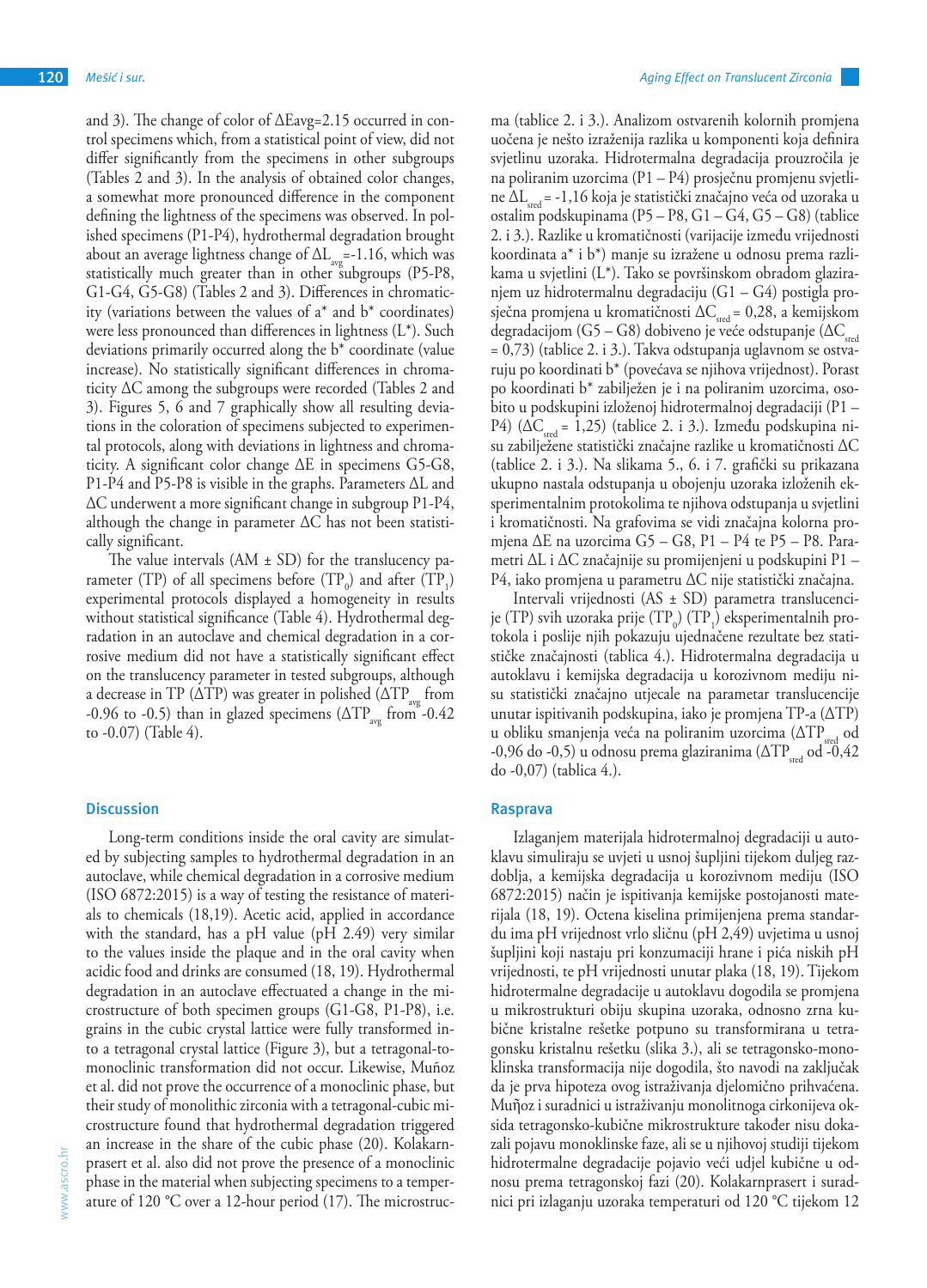ture of specimens subjected to corrosive degradation did not change, i.e. the ratio between cubic and tetragonal phase remained almost unchanged from the start of the present research (Figure 4). These results led to conclusions that the first hypothesis of this research is partially accepted. According to Kolakarnprasert, translucent zirconia ceramics owes its stable tetragonal-cubic structure to its share of yttrium oxide  $-Y_2O_3$  (approximately 5 mol %), which is larger than in previous generations of the same material (2-3 mol %) (17). A combined tetragonal-cubic structure affects the mechanical and optical properties of the material. According to Sulaiman et al. (21-23) and Zhang et al. (13,16), augmented dimensions of cubic crystals make materials with such a structure more fragile, but also more translucent, as dispersion is abated, while transmission though material is amplified *vis-à-vis* the previous generations. Yttrium oxide has an impact on mechanical properties; its share has been increased, while the share of aluminum oxide crystals, which contributed to superior mechanical properties of previous generations, has been reduced (24-26).

Colorimetry is a scientific discipline dealing with color and surface measurement as well as the precise presentation of those measurements in various color spaces employed for coloring delineation (27, 28). At the moment, the most commonly utilized color space is the three-dimensional CIE LAB, which, apart from high-quality visualization, it also enables easier definition of color deviations between two shades (27- 29). In order to measure color differences on specimens before and after aging protocols as well as intergroup differences, a reflex spectrophotometer was employed. This device is used in graphic industry and would normally not be suitable for intraoral color determination in dental medicine. However, taking into account the fact that this was an *in-vitro* study in which disc-shaped specimens were employed, a device for measuring color parameters on flat surfaces was deemed to be the most suitable choice as it provided objective results and comparable numerical values, while the effect of the human factor, i.e. subjective perception, was eliminated (27-31). In this research, the color change, expressed as the average value of arithmetical means  $\Delta E_{\text{avg}}$ , in glazed specimens exposed to hydrothermal degradation in an autoclave (G1-G4) exhibited clinically more acceptable values ( $\Delta E_{\text{avg}}$ =1.64), which has been confirmed in prior studies (15,27,28,31). The mean values ΔE in the subgroup subjected to chemical degradation (G5-G8) in a corrosive medium (the average value of arithmetical means being  $\Delta E_{av}$ =2.87) were significantly higher than in subgroup exposed to hydrothermal degradation (Tables 2 and 3). Due to the stability of phase composition, i.e. the absence of a monoclinic phase, this color change may be attributed to the dissolving of glaze in an aggressive medium, which in turn affects the perception of optical properties (32-34). An amorphous material, glaze, is not resistant to aggressive external influences nor is it chemically stable (33-35). In an aggressive medium, surface ions in the glaze perish, which leads to irregularities (secondary porosity) that augment roughness – a finding that corresponds to the findings of other authors (32-34). It is important to emphasize that long-term color changes on restorations in the oral cavsati u vodi također nisu dokazali monoklinsku fazu u materijalu (17). Na uzorcima izloženima korozijskoj degradaciji, mikrostruktura je ostala gotovo nepromijenjena, odnosno koegzistirale su kubična i tetragonska faza u gotovo jednakom postotku kao na početku istraživanja (slika 4.). Prema Kolakarnprasertu, translucentna cirkonij-oksidna keramika ima stabilnu tetragonsko-kubičnu strukturu zahvaljujući većem udjelu itrijeva oksida –  $Y_2O_3$  (oko 12 % molekularnog udjela) u odnosu prema prijašnjim generacijama materijala (2 – 3 % molekularnog udjela) (17). Kombinirana tetragonskokubična struktura utječe na mehanička i optička svojstva materijala. Prema Sulaimanu i suradnicima (21 – 23) te Zhangu i suradnicima (13, 16), materijali s takvom strukturom krhkiji su zbog većih dimenzija kubičnih kristala, ali i translucentniji zbog manjeg rasapa svjetlosti, a veće transmisije kroz materijal u odnosu prema prethodnim generacijama. Na mehanička svojstva utječe itrijev oksid čiji je udio povećan, a reducirani su kristali aluminijeva oksida koji su pridonosili boljim mehaničkim svojstvima prethodnih generacija materijala  $(24 - 26)$ .

Kolorimetrija kao znanstvena disciplina bavi se metrikom boja i podloga te njezinim točnim prikazivanjem u različitim kolornim prostorima za opis obojenja (27, 28). Trenutačno najčešće korišten kolorni prostor jest trodimenzionalni CIE LAB koji, uz kvalitetnu vizualizaciju, može lako definirati i kolorno odstupanje između dvaju tonova (27 – 29). Za mjerenje kolornih razlika na uzorcima prije protokola starenja i poslije njega te razlika između skupina primijenjen je refleksijski spektrofotometar koji se inače upotrebljava u grafičkoj industriji i ne bi bio prikladan za određivanje boje u dentalnoj medicini koje se provodi intraoralno. No s obzirom na činjenicu da se u ovom slučaju radilo o istraživanju *in vitro* u kojemu su korišteni uzorci u obliku pločica, takav uređaj za mjerenje parametara boje ravnih površina bio je pogodan. Korištenje spektrofotometara najpogodnije je radi objektivizacije rezultata, dobivanja numeričkih vrijednosti koje se mogu uspoređivati i eliminacije utjecaja ljudskog čimbenika, odnosno subjektivnog dojma (27 – 31). U ovom istraživanju kolorna promjena izražena prosječnom vrijednošću aritmetičkih sredina ∆E kod glaziranih uzoraka izloženih hidrotermalnoj degradaciji (G1 – G4) u autoklavu ( $\Delta E_{\text{seed}}$  = 1,64) pokazuje klinički prihvatljive vrijednosti, što je potvrđeno i u drugim istraživanjima (15, 27, 28, 31), iako srednje vrijednosti ∆E u skupini izloženoj kemijskoj degradaciji (G5 –G8) u korozivnom mediju (s prosječnom vrijednošću aritmetičkih sredina  $\Delta E_{red}$  = 2,87) pokazuju statistički značajno veće vrijednosti (tablice 2. i 3.). Zbog stabilnosti faznog sastava i odsutnosti monoklinske faze ta se kolorna promjena može pripisati otapanju glazure u agresivnom mediju, što utječe na percepciju optičkih svojstava (32 – 34). Glazura kao amorfni materijal nije otporna na agresivne vanjske utjecaje, a nije ni kemijski stabilna (33 – 35). U agresivnom mediju iz glazure se gube površinski ioni, pa se stvaraju nepravilnosti (sekundarni porozitet) koje povećavaju hrapavost, što je u skladu s istraživanjima drugih autora (32 – 34). Važno je istaknuti da nastale kolorne promjene na nadomjestcima u usnoj šupljini tijekom godina vjerojatno ne bi bile vidljive, pogoto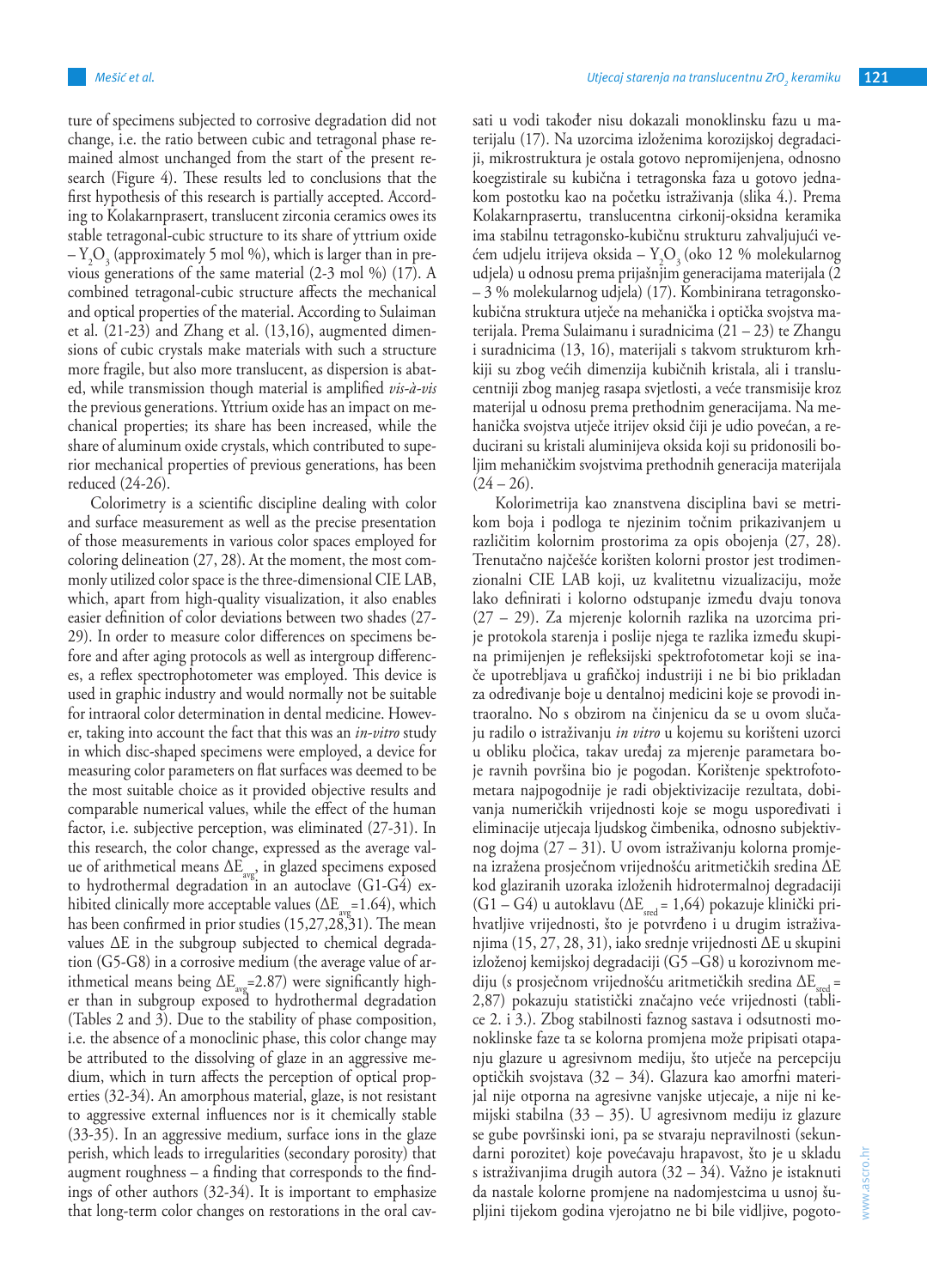ity would not be noticeable, but the following question arises: what would have happened to the material if, in addition to permanent moisture as well as changing temperature and pH values, it had been also exposed to discoloration-inducing beverages and oral hygiene product? Haralur et al. (35) offered the evidence that the greatest color change occurs afvo u uvjetima stalne vlažnosti, iako se postavlja pitanje što bi bilo s materijalom koji bi, uz promjene temperature, stalne vlažnosti i promjene pH, bio izložen raznim potencijalnim diskolorirajućim napitcima i sredstvima oralne higijene. Haralur i suradnici dokazuju najveću kolornu promjenu na monolitnom cirkonijevu oksidu u odnosu prema litij-di-

| Table 3 | Statistical analysis of $\Delta E$ , $\Delta L$ and $\Delta C$<br>parameters among specimen subgroups<br>including a display of significance (One-way                                                                                                                                                                                                                                                                                                                 | <b>Combinations between</b><br>subgroups • Kombinacije<br>između podskupina | P(AE) | $P(\Delta L)$ | $P ( \Delta C )$ |
|---------|-----------------------------------------------------------------------------------------------------------------------------------------------------------------------------------------------------------------------------------------------------------------------------------------------------------------------------------------------------------------------------------------------------------------------------------------------------------------------|-----------------------------------------------------------------------------|-------|---------------|------------------|
|         | ANOVA comparison, P<0.05). G - glazed<br>specimens, P - polished specimens, H -<br>hydrothermal aging, C - chemical aging, C -<br>control specimens.<br>Tablica 3. Statistička analiza parametara $\Delta E$ , $\Delta L$ i<br>∆C između podskupina uzoraka, uz prikaz<br>statističke značajnosti (jednosmjerna ANOVA, P<br>$(0.05)$ . G – glazirani uzroci, P – polirani uzorci,<br>H - hidrotermalna degradacija, C - kemijska<br>degradacija, C - kontrolni uzorci | G-H vs G-C                                                                  | 0.002 | 0.697         | 0.66             |
|         |                                                                                                                                                                                                                                                                                                                                                                                                                                                                       | G-H vs P-H                                                                  | 0.007 | 0.036         | 0.197            |
|         |                                                                                                                                                                                                                                                                                                                                                                                                                                                                       | G-H vs P-C                                                                  | 0.03  | 0.725         | 0.787            |
|         |                                                                                                                                                                                                                                                                                                                                                                                                                                                                       | $G-H$ vs $C$                                                                | 0.163 | 0.44          | 0.347            |
|         |                                                                                                                                                                                                                                                                                                                                                                                                                                                                       | $G-C$ vs $G-H$                                                              | 0.002 | 0.697         | 0.66             |
|         |                                                                                                                                                                                                                                                                                                                                                                                                                                                                       | $G-C$ vs $P-H$                                                              | 0.779 | 0.0005        | 0.483            |
|         |                                                                                                                                                                                                                                                                                                                                                                                                                                                                       | $G-C$ vs $P-C$                                                              | 0.65  | 0.572         | 0.855            |
|         |                                                                                                                                                                                                                                                                                                                                                                                                                                                                       | $G-C$ vs $C$                                                                | 0.153 | 0.408         | 0.321            |
|         |                                                                                                                                                                                                                                                                                                                                                                                                                                                                       | P-H vs G-H                                                                  | 0.007 | 0.036         | 0.197            |
|         |                                                                                                                                                                                                                                                                                                                                                                                                                                                                       | P-H vs G-C                                                                  | 0.779 | 0.0005        | 0.499            |
|         |                                                                                                                                                                                                                                                                                                                                                                                                                                                                       | P-H vs P-C                                                                  | 0.847 | 0.024         | 0.344            |
|         |                                                                                                                                                                                                                                                                                                                                                                                                                                                                       | P-H vs C                                                                    | 0.261 | 0.065         | 0.05             |
|         |                                                                                                                                                                                                                                                                                                                                                                                                                                                                       | P-C vs G-H                                                                  | 0.029 | 0.725         | 0.787            |
|         |                                                                                                                                                                                                                                                                                                                                                                                                                                                                       | $P-C$ vs $G-C$                                                              | 0.653 | 0.572         | 0.855            |
|         |                                                                                                                                                                                                                                                                                                                                                                                                                                                                       | P-C vs P-H                                                                  | 0.847 | 0.024         | 0.339            |
|         |                                                                                                                                                                                                                                                                                                                                                                                                                                                                       | $P-C$ vs $C$                                                                | 0.297 | 0.794         | 0.261            |
|         |                                                                                                                                                                                                                                                                                                                                                                                                                                                                       | $C$ vs $G-H$                                                                | 0.163 | 0.44          | 0.347            |
|         |                                                                                                                                                                                                                                                                                                                                                                                                                                                                       | $C$ vs $G-C$                                                                | 0.153 | 0.408         | 0.321            |
|         |                                                                                                                                                                                                                                                                                                                                                                                                                                                                       | $C$ vs $P-H$                                                                | 0.261 | 0.065         | 0.05             |
|         |                                                                                                                                                                                                                                                                                                                                                                                                                                                                       | $C$ vs $P-C$                                                                | 0.297 | 0.794         | 0.261            |

| Table 4 | Value intervals for translucency parameter before (TP <sub>o</sub> ) and after (TP <sub>i</sub> ) aging protocols with average change of arithmetical means       |
|---------|-------------------------------------------------------------------------------------------------------------------------------------------------------------------|
|         | $(\Delta TP_{avg})$ of glazed (G1-G8), polished (P1-P8) and control (C1, C2) specimens (Tukey test with a 95% confidence interval, P<0.05).                       |
|         | Tablica 4. Interval vrijednosti parametra translucencije prije (TP <sub>o</sub> ) protokola starenja i nakon toga postupka (TP <sub>o</sub> ) s prikazom srednjih |
|         | vrijednosti aritmetičkih sredina ( $\Delta TP_{\text{real}}$ ) glaziranih (G1 -G8), poliranih (P1 - P8) i kontrolnih (C1, C2) uzoraka (Tukeyjev test s            |
|         | 95-postotnim intervalom pouzdanosti, $P < 0.05$ ).                                                                                                                |

| Specimen • Uzorak | $TP_0$<br>$(AM \pm \text{SD}) \cdot$<br>$(AS \pm SD)$ | $TP_1$<br>$(AM \pm \dot{SD}) \bullet$<br>$(AS \pm SD)$ | $\Delta TP_{\text{avg}}$ (average change of<br>arithmetical means) $\mathbf{\Delta TP}_{\text{sred}}$<br>(srednja vrijednost aritmetičkih<br>sredina) | $\mathbf{P}$ |
|-------------------|-------------------------------------------------------|--------------------------------------------------------|-------------------------------------------------------------------------------------------------------------------------------------------------------|--------------|
| G1                | $7.63 \pm 0.666$                                      | $7.617 \pm 0.666$                                      |                                                                                                                                                       | 1.000        |
| G2                | $7.784 \pm 0.738$                                     | $7.774 \pm 0.738$                                      |                                                                                                                                                       |              |
| G <sub>3</sub>    | $7.392 \pm 0.695$                                     | $7.142 \pm 0.695$                                      | $-0.07$                                                                                                                                               |              |
| G4                | $6.849 \pm 0.695$                                     | $6.84 \pm 0.695$                                       |                                                                                                                                                       |              |
| G5                | $7.842 \pm 0.695$                                     | $7.12 \pm 0.695$                                       |                                                                                                                                                       | 1.000        |
| G6                | $7.477 \pm 0.695$                                     | $7.25 \pm 0.695$                                       |                                                                                                                                                       |              |
| G7                | $7.45 \pm 0.695$                                      | $7.116 \pm 0.695$                                      | $-0.42$                                                                                                                                               |              |
| G8                | $7.365 \pm 0.695$                                     | $6.912 \pm 0.695$                                      |                                                                                                                                                       |              |
| P <sub>1</sub>    | $7.391 \pm 0.675$                                     | $7.254 \pm 0.675$                                      |                                                                                                                                                       | 0.29         |
| P <sub>2</sub>    | $8.044 \pm 0.748$                                     | $6.661 \pm 0.748$                                      |                                                                                                                                                       |              |
| P <sub>3</sub>    | $8.296 \pm 0.705$                                     | $7.239 \pm 0.705$                                      | $-0.93$                                                                                                                                               |              |
| P4                | $7.837 \pm 0.705$                                     | $6.683 \pm 0.705$                                      |                                                                                                                                                       |              |
| P <sub>5</sub>    | $8.007 \pm 0.705$                                     | $7.317 \pm 0.705$                                      |                                                                                                                                                       | 0.403        |
| P6                | $7.501 \pm 0.705$                                     | $6.896 \pm 0.705$                                      |                                                                                                                                                       |              |
| P7                | $7.483 \pm 0.705$                                     | $7.736 \pm 0.705$                                      | $-0.5$                                                                                                                                                |              |
| P8                | $8.021 \pm 0.705$                                     | $7.031 \pm 0.705$                                      |                                                                                                                                                       |              |
| C <sub>1</sub>    | $8.027 \pm 0.705$                                     | $7.981 \pm 0.705$                                      |                                                                                                                                                       |              |
| C <sub>2</sub>    | $7.651 \pm 0.705$                                     | $7.374 \pm 0.705$                                      | $-0.16$                                                                                                                                               | 1.000        |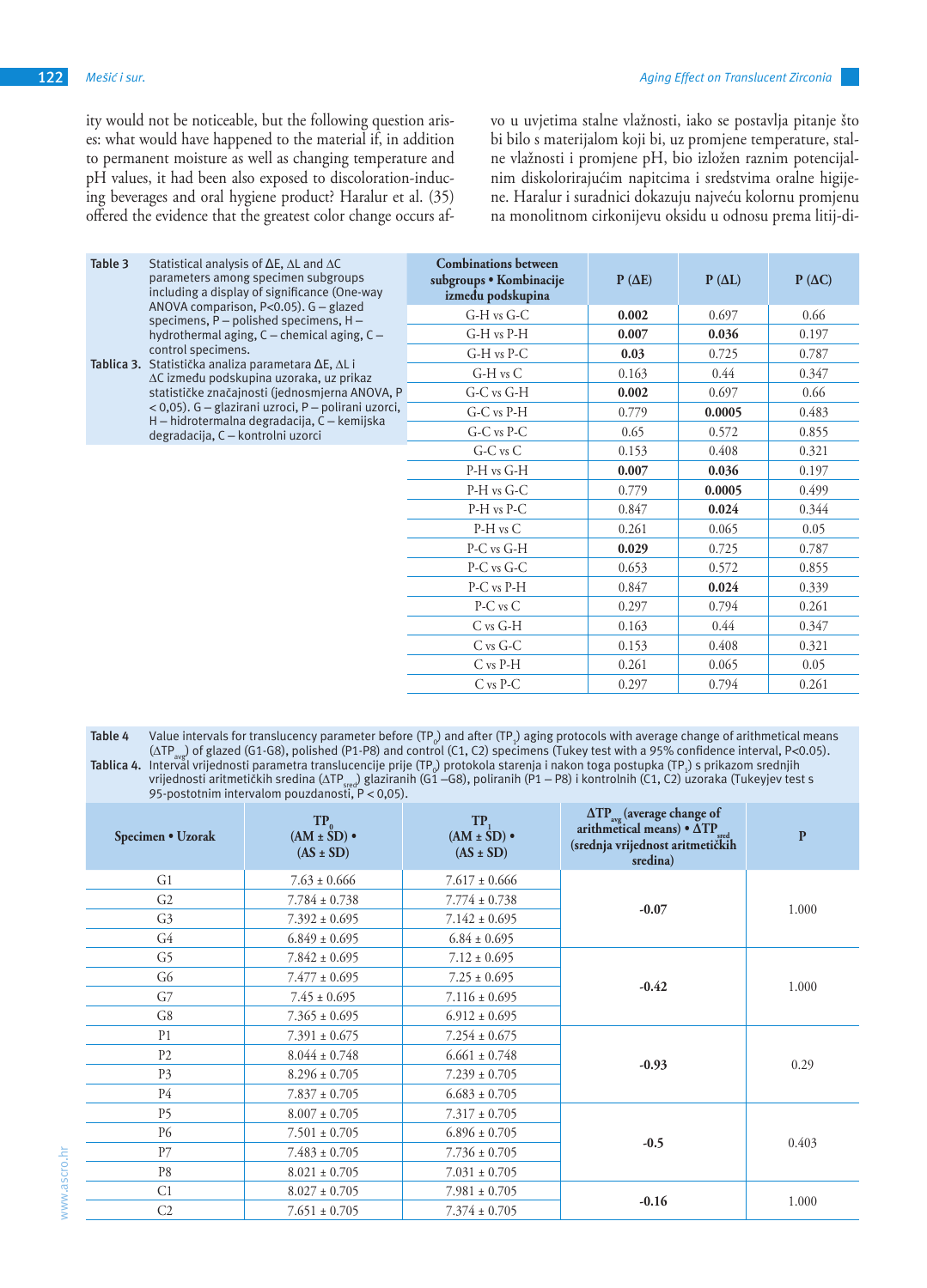ter a thermo-cycling process as well as immersion in coffee, tea and chlorhexidine in monolithic zirconia, as opposed to lithium-disilicate ceramics and bilayer zirconia systems. Kurt et al. (36) have proven the direct connection between color changes on monolithic zirconia and the aging process that the material is subjected to; this phenomenon is explained by the direct exposure of monolithic surface of zirconia to a watery milieu, i.e. saliva, which stimulates the LTD of crystals on the surface of the materials, while the consequential expansion of grains in the monoclinic phase results in micro-cracks and an increased roughness of the surface, which has repercussions on the extent of the color change. Lithium-disilicate ceramics demonstrate greater color stability, i.e. their ΔE change is smaller than in monolithic zirconia (36). In this research, polished specimens demonstrated ΔE color differences that were within the scope of clinically acceptable values, but were also significantly greater than in glazed specimens aged in an autoclave (average values of arithmetical means  $\Delta E_{\text{avg}}$  in polished specimens P1-P4:  $\Delta E_{\text{avg}}$ =2.75; P5-P8:  $\Delta E_{\text{avg}}$ =2.65) (Tables 2 and 3). There were no statistically significant differences in  $\Delta E$  values among glazed specimens subjected to chemical degradation (G5-G8) and between both subgroups of polished specimens (P1-P4, P5-P8), i.e. the ensuing color changes were similar (Table 3). The impact of hydrothermal degradation in an autoclave on glazed specimens (G1-G4) was deflated by a protective coating on the surface (glaze), which, unlike in specimens without a protective coating, inhibited the penetration of water into the material, i.e. the degradation of the material. This assertion is confirmed by Palla et al., who have affirmed that the infiltration of water through the surface of a non-glazed glass ceramic causes the structure to disintegrate (37). Camposilvan et al. have suggested to glazie all zirconia restorations in order to inhibit the impact of the hydrothermal aging protocol on the surface of the material (38). Previous studies have also shown that the quality of the final surface of the restoration has an impact on color stability, i.e. glazed and highly polished surfaces manifest better color stability in the long run (39). In the current study, greater changes ΔL and ΔC were observed in polished specimens subjected to hydrothermal degradation (P1-P4), followed by glazed specimens subjected to chemical degradation (G5-G8) (Tables 2 and 3). An increase of chromaticity along the  $b^*$  co-ordinate in all subgroups, in varying degrees, indicated light yellowing of specimens after aging protocols, which did not occur in control specimens not subjected to experimental protocols (Table 3). A decrease in the lightness of polished specimens aged in an autoclave (P1-P4),which was statistically significant when compared to other subgroups (P5-P8, G1-G4, G5-G8), resulted in greater color saturation, i.e. greater ΔC change after aging in an autoclave ( $\Delta L_{av}$ =-1.16,  $\Delta C_{av}$ =1.25), although this values were not statistically significant compared with other subgroups (Table 3). These data are in line with a study by Ledić (40), in which a decrease in the lightness of lithium-disilicate ceramic specimens consequently led to an increase in color saturation. Glazed specimen G8 and polished specimens P4 and P8 manifested mean ΔE values marginally greater than those that are clinically acceptable (15,27,31,41) (Table 2).

silikatnoj keramici i dvoslojnim cirkonij-oksidnim sustavima nakon imerzije u kavi, čaju i klorheksidinu te izlaganju termocikličkom procesu (35). Kurt i suradnici dokazali su da su kolorne promjene na monolitnoj cirkonij-oksidnoj keramici u izravnoj vezi s izlaganjem materijala procesu starenja i tu pojavu objašnjavaju direktnom izloženošću površine monolitne cirkonij-oksidne keramike vodenom miljeu, odnosno slini čime se potiče LTD kristala na površini materijala, a posljedična ekspanzija zrna monoklinske faze dovodi do mikropukotina i povećanja hrapavosti površine, što ima reperkusije na veličinu kolorne promjene (36). Litij-disilikatna keramika pokazala je veću kolornu stabilnost, odnosno manju promjenu ∆E u usporedbi s monolitnom cirkonijoksidnom keramikom (36). U ovom istraživanju polirani uzorci pokazuju kolorne razlike ∆E koje su također u sklopu klinički prihvatljivih vrijednosti, iako su one statistički značajno veće u odnosu prema glaziranim uzorcima koji su starjeli u autoklavu (prosječne vrijednosti aritmetičkih sredina ∆E kod poliranih uzoraka P1 – P4: ΔE<sub>sred</sub> = 2,75; P5 – P8:  $\Delta E_{\text{med}}$  = 2,65) (tablice 2. i 3.). Između glaziranih uzoraka izloženih kemijskoj degradaciji (G5 – G8) te u objema podskupinama poliranih uzoraka (P1 – P4, P5 – P8) nema statistički značajne razlike u vrijednosti ∆E, odnosno nastala je slična kolorna promjena (tablica 3.). Utjecaj hidrotermalne degradacije u autoklavu kod glaziranih uzoraka (G1 – G4) smanjen je zbog zaštitne prevlake na površini (glazure), čime se bilo kakva penetracija vode u materijal, odnosno degradacija osnovnog materijala neće događati, za razliku od uzoraka koji nemaju zaštitnu prevlaku. Tu tvrdnju potvrđuju Palla i suradnici koji su dokazali da se kroz površinu neglaziranoga staklokeramičkoga nadomjestka infiltrira voda u materijal, što rezultira dezintegracijom strukture (37). Camposilvan i suradnici sugeriraju nanošenje glazure na sve nadomjestke cirkonij-oksidne keramike kako bi se spriječio utjecaj hidrotermalnog protokola starenja na površinu materijala (38). U dosadašnjim studijama također je istaknuto da kvaliteta površine završenog nadomjestka utječe na stabilnost boje, odnosno da glazirane površine, kao i visokopolirane, znače dugoročno bolju stabilnost boje (39). Rezultati ove studije pokazuju da su veće promjene ∆L i ∆C zamijećene na poliranim uzorcima pri hidrotermalnoj degradaciji (P1 – P4), a slijede ih glazirani uzorci izloženi kemijskoj degradaciji (G5 – G8) (tablice 2. i 3.). Porast kromatičnosti po koordinati b\* u većoj ili manjoj mjeri u svim podskupinama znači lagano žućenje uzoraka nakon protokola starenja koje se nije pojavilo na kontrolnim uzorcima zato što nisu bili izloženi eksperimentalnim protokolima (tablica 3.). Pad svjetline poliranih uzoraka P1 – P4, koji je ujedno statistički značajan u odnosu prema uzorku ostalih podskupina (P5 – P8, G1 – G4, G5 – G8), ima kao posljedicu veću zasićenost bojom, odnosno veću promjenu ΔC ( $\Delta L_{\text{seed}}$  = -1,12, ΔC<sub>sred</sub> = 1,25) pri starenju u autoklavu, iako bez statističke značajnosti u usporedbi s ostalim podskupinama (tablica 3.). To je u skladu s istraživanjem K. Ledić u kojemu su uzorci litijeve disilikatne keramike s većim smanjenjem svjetline pokazali posljedičnu veću zasićenost bojom (40). Glazirani uzorak G8 i polirani uzorci P4 i P8 pokazuju granično veće vrijednosti ∆E od klinički prihvatljive granice (15, 27, 31, 41) (tablica 2.).

www.ascro.hr

www.ascro.hr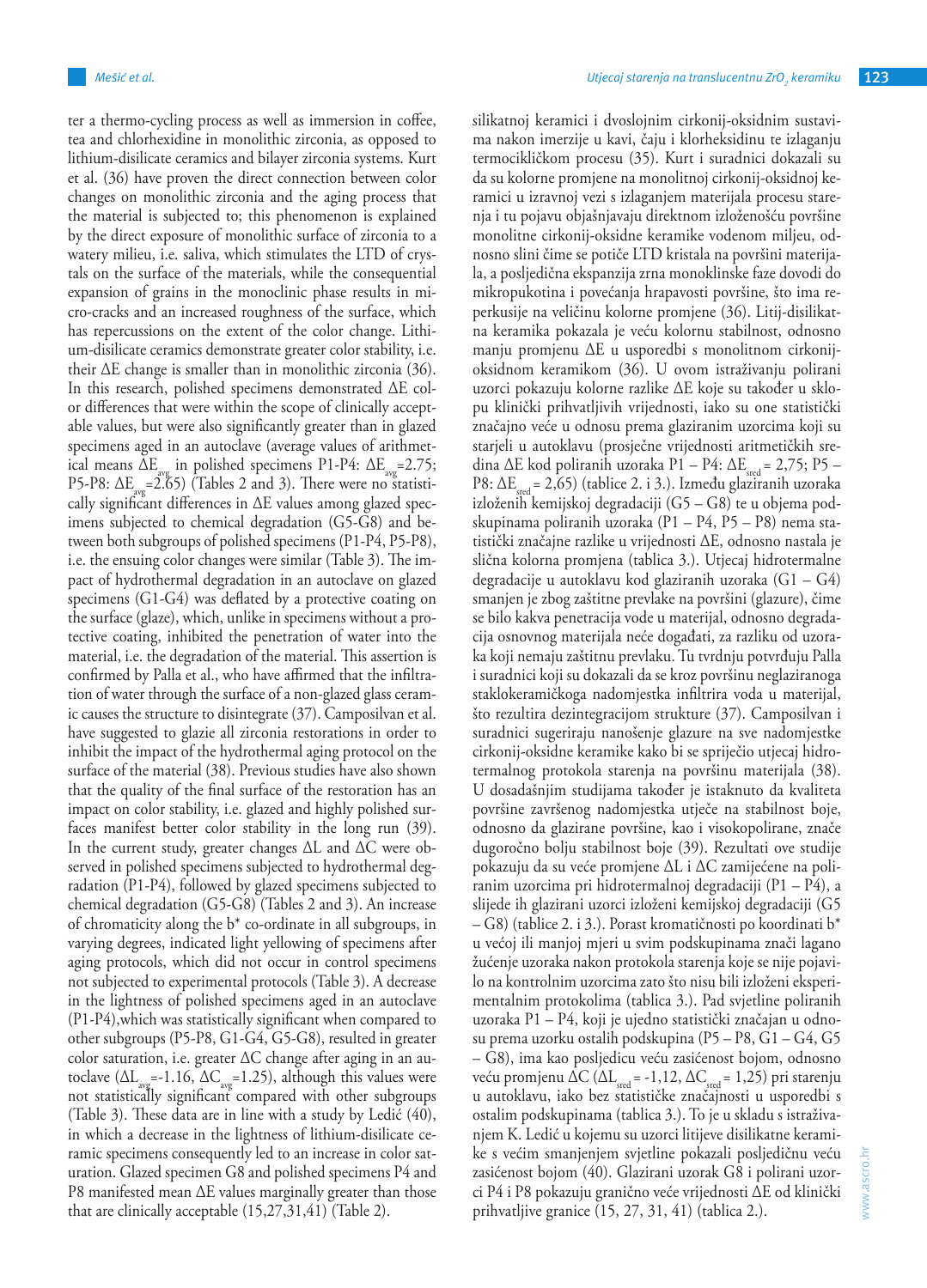When discussing optical parameters of the tested material, it has to be taken into account that the material is multilayered – it contains four layers that mutually differ in lightness and color saturation, i.e. the degree of transmission through the material. The material was layered to obtain a faithful reproduction of optical properties in a natural tooth (from a zone with less lightness and more saturation – corresponding to the cervical region – to a zone with more lightness and less saturation of color, in this case: A shade in the classical shade guide). Ueda et al. (42) have pointed out that light transmits through all four layers in multilayered monolithic zirconia differently, meaning that the layers have diverging optical properties. This fact may be of significance for these materials and would make the second hypothesis acceptable as longterm color changes on the material in the conditions of the oral cavity would be less discernible, especially if the restoration were to be glazed and the impact of the milieu in the oral cavity thus diminished. This part of the research could be supplemented and more insight into the color stability of this material could be acquired by immersing specimens into discoloration-inducing solutions of varying temperature and pH values while also conducting the experimental protocols here described; this is a subject for potential future research.

Speaking of optical properties of the material, one of the most important properties for expressing similarity with dental hard tissue and the factor affecting the choice of materials in fixed prosthodontic therapy is translucency (15). In the results of this study, the translucency values, as expressed through the translucency parameter (TP), were over 6.8, but under 8.3 at the start of the study, with specimen thickness being 1.5mm ± 5%. At the end of the study, the translucency values were over 6.6., but under 8; however, these differences were not statistically significant (Table 4). The translucency parameter did not change significantly following the aging protocol, which affirms the third hypothesis. Other studies confirm similar findings (36,43). Kurt et al. (36) demonstrated the translucency parameter stability of a Zirkonzahn Prettau [ZZ] monolithic zirconia ceramics, which was unaffected by either the final surface treatment or aging protocols. In a study by Abdelbary et al. (44), the TP value was much greater (TP=16.12  $\pm$  0.75) in 0.5mm thick InCoris TZI monolithic zirconia ceramic specimens, whereas the TP value of 1.2mm thick specimens was  $9.25 \pm 1.45$ . In that study, TP values of 0.5mm thick specimens significantly decreased after hydrothermal degradation in an autoclave at a temperature of 134 °C and under the pressure of 2 bar over a five-hour period (from  $16.12 \pm 0.75$  to  $12.56 \pm 1.36$ ), unlike the TP values of 0.8mm (from  $13.67 \pm 1.21$  to  $13.24 \pm 2.42$ ), 1mm (from  $11.49 \pm 0.95$  to  $11.08 \pm 0.33$ ) and  $1.2$ mm (from  $9.25 \pm 0.05$ ) 1.45 to  $9.74 \pm 1.31$ ) thick specimens, which were not significantly impacted by aging in the autoclave (44). The thickness of the specimens in this study was 1.5mm ± 5%, hence the TP values found here are comparable to the TP values found by Abdelbary et al. for corresponding material thickness. Results of other studies correlate with the results of this study, thus confirming the connection between specimen thickness and TP value (45-48). This phenomenon can be explained in the following manner: the thicker the specimen/restora-

Ono što se mora uzeti u obzir kada se govori o optičkim parametrima ispitivanog materijala jest da je riječ o materijalu s četirima različitim slojevima koji se uzajamno razlikuju po svjetlini i zasićenosti boje (*multilayered*), odnosno prema stupnju propuštanja svjetlosti kroz materijal. Materijal je slojevan kako bi se dobila što vjernija reprodukcija optičkih svojstava u odnosu prema prirodnom zubu (od manje svijetle – zasićenije zone koja bi predstavljala cervikalnu regiju, prema zonama veće svjetline – manje zasićenosti boje, u ovom slučaju boje A prema klasičnom ključu boja). Ueda i suradnici pokazali su da sva četiri sloja višeslojnog monolitnog cirkonijeva oksida različito propuštaju svjetlost, odnosno da imaju drukčija optička svojstva (42). Ta činjenica može biti značajna kod takvih materijala jer bi tijekom vremena nastale kolorne promjene u uvjetima usne šupljine, osobito ako bi se nadomjestak glazirao, pa time smanjio utjecaj miljea usne šupljine, čime bi se druga hipoteza mogla prihvatiti. Dopuna ovom dijelu istraživanja i bolje spoznaje o kolornoj stabilnosti toga materijala dobile bi se ulaganjem uzoraka u diskolorirajuće otopine različite temperature i pH vrijednosti, uz provedbu eksperimentalnih protokola, što može biti tema budućih istraživanja.

Govoreći o optičkim svojstvima materijala, jedno od najvažnijih kojim se najbolje može iskazati sličnost s tvrdim zubnim tkivima te čimbenik koji utječe na odabir materijala koji će se koristiti u fiksnoprotetičkoj terapiji, jest translucencija (15). Rezultati ove studije pokazuju da su vrijednosti translucencije izražene parametrom translucencije TP-a veće od 6,8, a manje od 8,3 pri debljini uzoraka od 1,5 mm ± 5 % na početku istraživanja, odnosno veće od 6,6, a manje od 8 na kraju istraživanja, ali te razlike nisu statistički značajne (tablica 4.). Parametar translucencije nije se značajno promijenio nakon protokola starenja, čime se potvrđuje treća hipoteza. Druga istraživanja potvrđuju rezultate ove studije (36, 43). Kurt i suradnici (36) pokazali su stabilnost parametra translucencije (TP) monolitne cirkonij-oksidne keramike Zirkonzahn Prettau [ZZ] na koju nije utjecala vrsta završne obrade površine, niti protokol starenja. U studiji Abdelbaryja i suradnika vrijednost TP-a bila je značajno veća (TP = 16,12 ± 0,75) kod uzoraka monolitnoga translucentnog cirkonija InCoris TZI debljine 0,5 mm, a pri debljini od 1,2 mm vrijednost TP-a iznosila 9,25 ± 1,45 (44). U toj studiji vrijednosti TP uzoraka debljine 0,5 mm značajno su se smanjile nakon hidrotermalne degradacije u autoklavu na 134 °C, pri tlaku od 2 bara tijekom 5 sati (s 16,12 ± 0,75 na 12,56 ± 1,36), za razliku od vrijednosti TP uzoraka debljina 0,8 mm  $(s 13,67 \pm 1,21 \text{ na } 13,24 \pm 2,42)$ , 1 mm  $(s 11,49 \pm 0,95 \text{ na } 11,49 \pm 1,1)$ 11,08 ± 1,33) i 1,2 mm (s 9,25 ± 1,45 na 9,74 ± 1,31) na koje starenje u autoklavu nije značajno utjecalo (44). U ovom istraživanju uzorci su bili debljine 1,5 mm ± 5 %, čime bi se dobivene vrijednosti TP-a mogle usporediti s rezultatima TP-a Abdelbaryja i suradnika za materijal te debljine. Rezultati drugih studija u korelaciji su s rezultatima iz ove studije te potvrđuju vezu debljine uzorka s vrijednošću TP-a (45 – 48). Objašnjenje za tu pojavu bilo bi da se s većom debljinom uzorka, odnosno nadomjestka povećava količina svjetlosti koja se apsorbira i reflektira, odnosno slabija je transmisija kroz materijal zbog većeg broja zrna (11, 13) i veće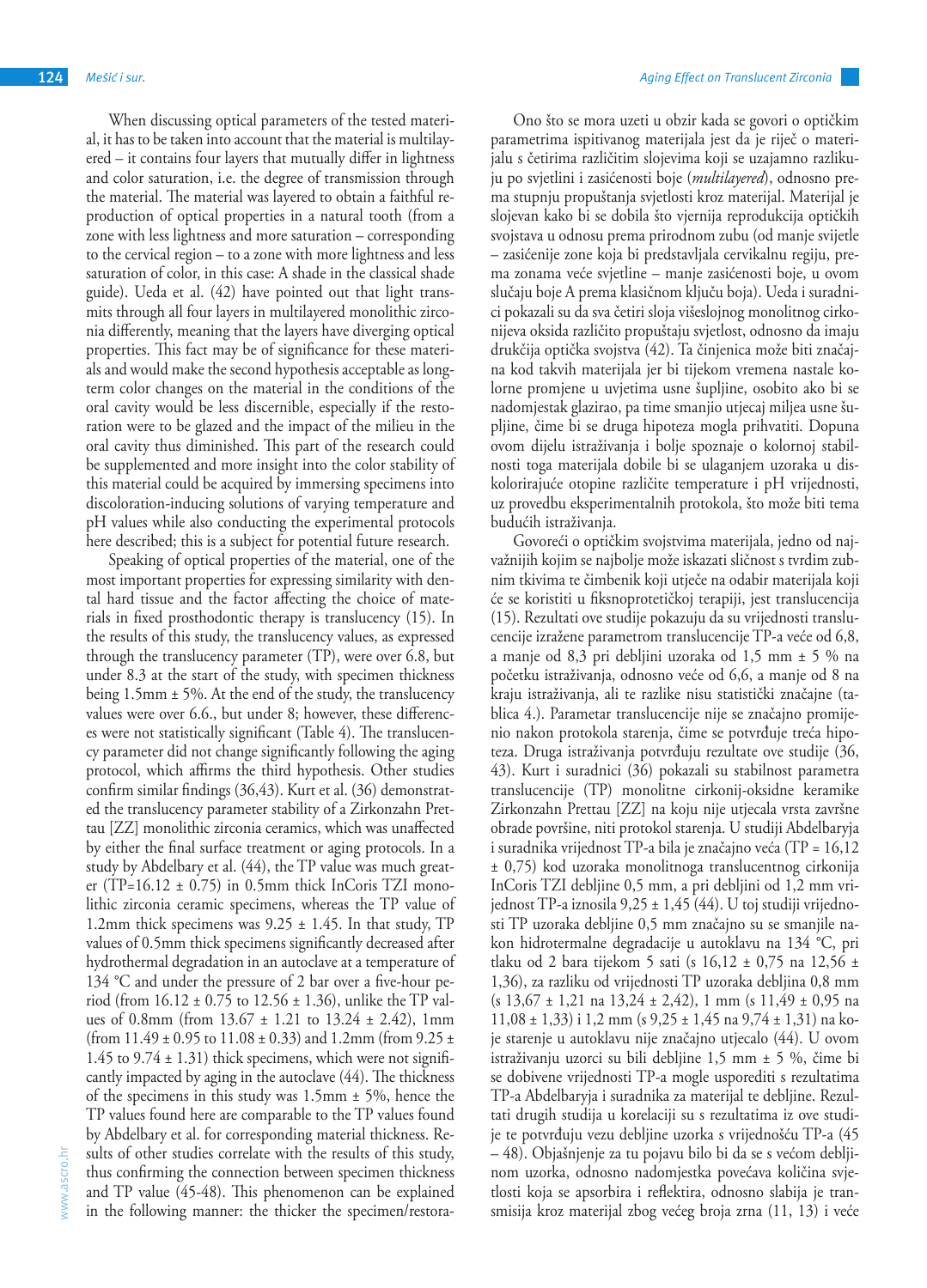tion, the greater the amount of absorbed and reflected light and the weaker the transmission through the material. This is caused by a greater number of grains (11,13) and a larger grain boundary surface (49) that the light encounters. When a specimen is thinner, transmission is stronger (45-48). However, it is important to stress the need of minimal material thickness that ensures an adequate degree of translucency and resistance to fractures (12,43). Although changes in the translucency parameter before and after aging protocols were not of significance in any specimen subgroup, a somewhat greater mean change in translucency parameter ΔTP was found in polished samples (P1-P8) (Table 4). This finding can be explained by the fact that a layer of glaze added to the base material in specimens G1-G8 had an insulating effect and minimized the impact of experimental aging protocols on the material (37,38). A study by Lawson et al. confirmed the stability of the TP in the material tested in the present study – Katana STML (50). The results of that study did not manifest a change in the TP of the Katana STML zirconia ceramic after two sintering programs – classical sintering, following the manufacturer's instructions, and high-speed sintering, lasting 18-30 minutes (50). Two other zirconia ceramics, Prettau Anterior and Zpex Smile, manifested a decrease in the TP value after sintering programs (50). The changes in the TP value of zirconia ceramics can be explained with a post-aging manifestation of the monoclinic phase, which leads to a formation of micro-cracks that account for porosity in the structure and result in dispersion, thus reducing translucency (51-53). The results of a study by Ledić et al. demonstrated that the TP values of glass ceramics varying in color and manufactured using different techniques did not change significantly after being immersed in a 4-percent acetic acid for 16 hours at 80°C (53). TP values in this research confirm the fourth hypothesis: the presence of a cubic structure resulted in translucency that is more optimized than in the previous generations of zirconia ceramics, which is line with the results of the research study by Camposilvan et al. (38). While testing the translucency, microstructure and mechanical properties of secondgeneration and third-generation zirconia ceramics, Camposilvan et al. detected structural stability, the presence of a cubic phase and translucency that was superior in the third generation of zirconia ceramics; the translucency was described as "medium", not high, and inferior to the translucency of glass ceramics. They also listed the inferior mechanical properties, which were similar to those in glass ceramics (38). This research could be supplemented by investigations into mechanical properties of the tested material as well as surface state after aging protocols (54, 55).

## **Conclusions**

Within the limitations of this *in-vitro* study, it can be concluded that experimental aging protocols do not cause a tetragonal-to-monoclinic phase transformation, i.e. aging of materials. A fully tetragonal and a hybrid tetragonal-cubic microstructure dominate. Experimental aging protocols resulted in a certain level of color change, expressed through CIE ΔE, CIE ΔL and CIE ΔC parameters; the change was

površine granica zrna (49) s kojima se svjetlost susreće. Kroz tanji uzorak je transmisija svjetlosti veća (45 – 48). S druge strane, bitno je istaknuti važnost minimalne debljine materijala koja osigurava prihvatljivu otpornost na lomljenje, a da translucencija materijala bude zadovoljavajuća (12, 43). Iako promjene parametra translucencije prije protokola starenja i poslije toga postupka nisu značajne ni u jednoj podskupini uzoraka, nešto veća srednja promjena parametra translucencije ∆TP nastala je na uzorcima obrađenima poliranjem (P1 – P8) (tablica 4.). To se može objasniti zaštitnim djelovanjem sloja glazure na osnovni materijal kod uzoraka G1 – G8, čime se umanjuje utjecaj eksperimentalnih protokola starenja na materijal (37, 38). Lawson i suradnici u svojoj su studiji potvrdili stabilnost TP-a kod materijala korištenog i u ovom istraživanju – Katana STML-a (50). Ni njihovi rezultati nisu pokazali promjenu TP-a pri primjeni Katana STML cirkonijoksidne keramike nakon dvaju različitih procesa sinteriranja – klasičnoga prema uputama proizvođača i nagloga sinteriranja tijekom 18 do 30 minuta (50). Druge dvije cirkonij-oksidne keramike – Prettau Anterior i Zpex Smile – pokazale su smanjenje vrijednosti TP-a nakon procesa sinteriranja (50). Promjene u vrijednostima TP-a u primjeni cirkonij-oksidne keramike mogu se objasniti pojavnošću monoklinske faze nakon starenja koja dovodi do stvaranja mikropukotina, poput poroziteta u strukturi, i rezultiraju rasapom svjetlosti reducirajući translucenciju (51 – 53). Rezultati K. Ledić i suradnika pokazuju da se vrijednosti TP-a staklokeramika proizvedenih različitim tehnikama i u različitoj boji nisu statistički značajno promijenile nakon izlaganja korozivnom mediju (53). Vrijednosti TP-a u ovom istraživanju potvrđuju četvrtu hipotezu, odnosno prisutnost kubične strukture rezultirala je optimiziranom translucencijom u usporedbi s prethodnim generacijama cirkonij-oksidne keramike, što je u skladu s rezultatima istraživanja Camposilvana i suradnika (38). Testirajući translucenciju, mikrostrukturu i mehanička svojstva cirkonij-oksidne keramike druge i treće generacije, Camposilvan i suradnici detektirali su stabilnost strukture i prisutnost kubične faze, superiornu translucenciju treće generacije u usporedbi s cirkonijevim oksidom druge generacije koju su ujedno opisali kao *srednju*, a ne visoku, te inferiornu staklokeramikama. Naveli su i inferiornija mehanička svojstva, nalik na staklokeramike (38). Dopuna ovom istraživanju bila bi vezana za ispitivanje mehaničkih svojstava ovog materijala i kvalitetu površine ispitivanog materijala (54, 55).

# **Zaključak**

Uključujući ograničenja ove studije *in vitro,* može se zaključiti da eksperimentalni protokoli starenja ne potiču tetragonsko-monoklinske fazne transformacije, odnosno starenje materijala. Dominiraju posve tetragonska mikrostruktura te kombinirana tetragonsko-kubična.

Eksperimentalni protokoli starenja rezultirali su određenim stupnjem kolornih promjena izraženih parametrima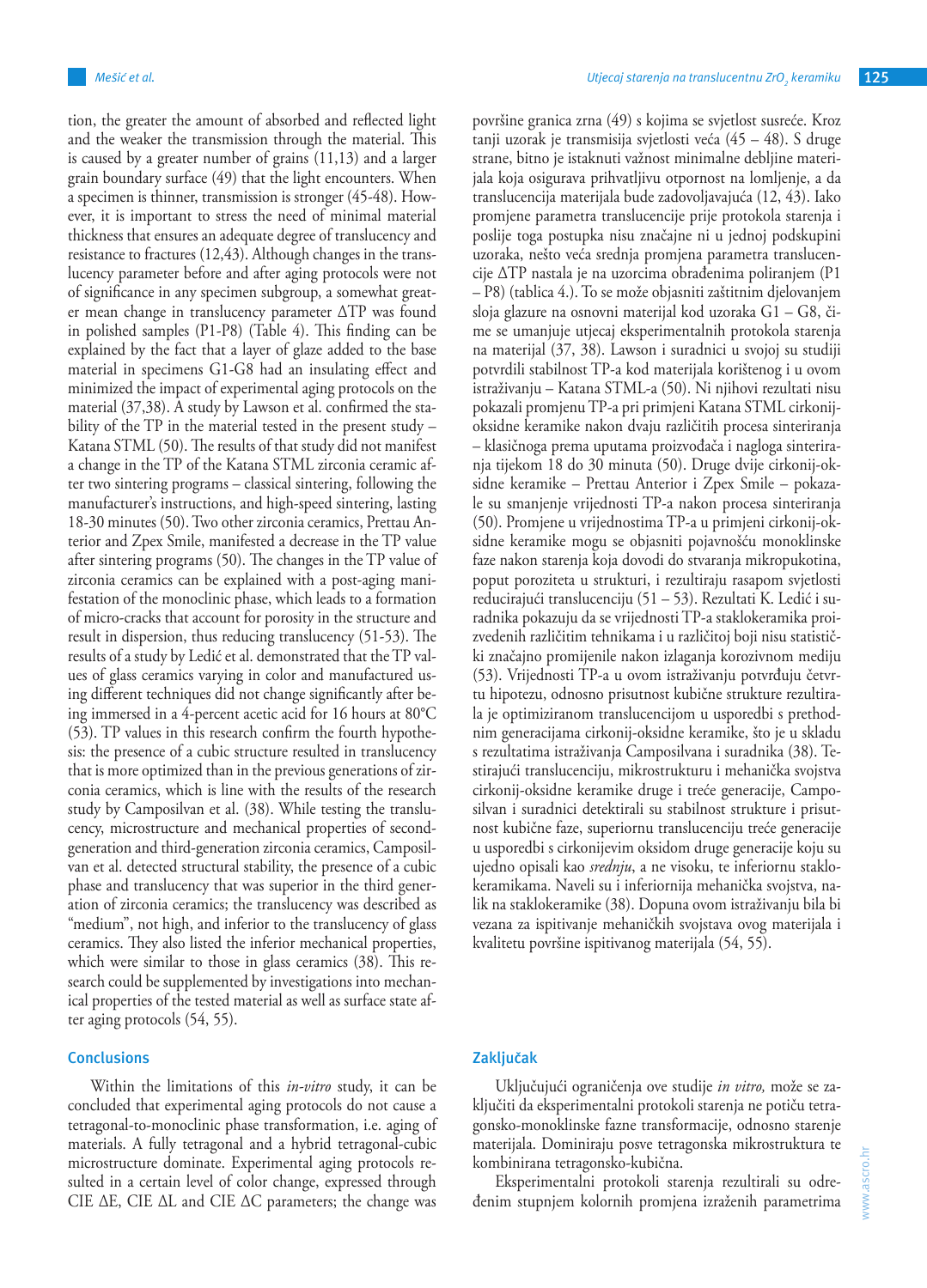more pronounced in polished specimens. Unlike polishing, glazing specimens generally decreased the value of color changes CIE ΔE, CIE ΔL and CIE ΔC. Light yellowing was observed in specimens subjected to aging protocols, unlike the control specimens, which did not undergo testing of any kind. These changes can be deemed clinically acceptable over a longer period of application in the conditions of the oral cavity.

Experimental aging protocols had no significant impact on translucency of third-generation monolithic zirconia ceramics, which can be explained by the presence of cubic microstructure and the absence of monoclinic phase.

### **Conflict of interests:**

The authors declare no conflict of interests.

#### **Acknowledgements**

Science project: Defining the Possibility of Using Mini Dental Implants: the results in *"in vitro"* and in clinical prospective studies. (No 1218) Funded by Croatian Science Foundation, by Professor Asja Čelebić, DMD, MSc, PhD

## **Funding**

This research did not receive any specific grant from funding agencies in the public, commercial, or not-for-profit sectors.

**Author's contribution: K. M.** – designed the research as a part of her doctoral thesis, conducted all experimental phases of the research, wrote the article; **I. M.** – assisted in color parameters measurements as well as the measurement of specimen translucency and helped with the interpretation of the results in experimental part of the research; **K. M.** – mentor, advisor in all phases of conducting the research and writing the article.

CIE ∆E, CIE ∆L i CIE ∆C, u većoj mjeri na poliranim uzorcima. Glazura na uzorcima općenito umanjuje veličinu kolornih promjena CIE ∆E, CIE ∆L i CIE ∆C u odnosu prema uzorcima obrađenima poliranjem. Izmjereno je lagano žućenje uzoraka izloženih protokolima starenja, za razliku od kontrolnih koji nisu bili tretirani. Promjene se mogu smatrati klinički prihvatljivima tijekom dulje primjene i u uvjetima usne šupljine.

Eksperimentalni protokoli starenja ne utječu na translucenciju uzoraka treće generacije monolitne cirkonij-oksidne keramike, što se objašnjava prisutnošću stabilne kubične mikrostrukture te odsutnošću monoklinske faze.

#### **Izjava o sukobu interesa**

Autori nisu bili u sukobu interesa.

#### **Zahvala**

Objavljeni rezultati dio su projekta pod naslovom *Definiranje mogućnosti uporabe minidentalnih implantata (*MDI) i njihovi rezultati u *in vitro* i u kliničkim prospektivnim istraživanjima pod vodstvom prof. dr. sc. Asje Čelebić. Projekt je financirala Hrvatska zaklada za znanost No. 1218.

### **Financiranje**

Ovo istraživanje nema darovatelja financijskih sredstava.

**Doprinos autora: K. M.** – osmislila istraživanje koje je dio njezine doktorske disertacije, provela sve eksperimentalne faze istraživanja, napisala članak; **I. M.** – pomogao pri provedbi mjerenja kolornih parametara i translucencije uzoraka i interpretaciji rezultata tog dijela istraživanja; **K. M.** – mentor, savjetnik u svim fazama provedbe i pisanja ovoga rada.

#### **Sažetak**

**Svrha:** Tržište dentalnih materijala u punom je zamahu kad je riječ o razvoju i plasiranju translucentnih cirkonij-oksidnih keramika. Cilj ovog istraživanja bio je ispitati utjecaj protokola starenja na mikrostrukturu, kolorne parametre i translucenciju nove generacije monolitne cirkonij-oksidne keramike. **Materijal i postupci:** Translucentna cirkonij-oksidna keramika KATANA-Zirconia STML s različitim načinima obrade površine (bez obrade, glazirana, polirana) testirana je u sklopu dvaju protokola starenja (hidrotermalna degradacija u autoklavu na 134 °C, 2 bara, 3 h i kemijska degradacija u 4-postotnoj octenoj kiselini na 80 °C tijekom 16 h) kako bi se ispitao fazni sastav rendgenskom difrakcijskom analizom, a kolorni parametri ∆E, ∆L i ∆C spektrofotometrijski. Iz parametara L\*,a\* i b\* na crnoj i bijeloj podlozi izračunat je parametar translucencije (TP). **Rezultati:** Postupci starenja, bez obzira na način obrade površine, nisu potaknuli tetragonsko-monoklinsku faznu transformaciju, ali se kod svih testiranih uzoraka pri hidrotermalnoj degradaciji u autoklavu dogodila potpuna transformacija miješane tetragonsko-kubične strukture u tetragonsku strukturu. Značajnu kolornu promjenu ∆E pokazali su svi polirani te glazirani uzorci pri kemijskoj degradaciji. Svjetlina ∆L značajno se promijenila na poliranim uzorcima koji su starjeli u autoklavu. Na svim ispitanim uzorcima zabilježena je promjena ∆C u obliku žućenja koja nije statistički značajna. Pri primjeni obaju protokola starenja, translucencija se na uzorcima nije značajno promijenila. **Zaključak:** Starenje ne rezultira pojavom monoklinske faze u uzorcima, bez obzira na način završne obrade površine. Dominira tetragonsko-kubična mikrostruktura. Glaziranje površine translucentne cirkonij-oksidne keramike pridonosi manjim kolornim promjenama i promjenama svjetline u odnosu prema poliranju površine. Translucencija translucentne cirkonij-oksidne keramike stabilna je bez obzira na starenje i način obrade površine.

**Zaprimljen:** 30. ožujak 2021. **Prihvaćen:** 31. svibanj 2021.

**Adresa za dopisivanje** prof. dr. sc. Ketij Mehulić Sveučilište u Zagrebu Stomatološki fakultet Zavod za fiksnu protetiku 10 000 Zagreb, Hrvatska tel: +385 1 4802111 mehulic@sfzg.hr

**MeSH pojmovi:** stomatološki materijali; cirkonij **Ključne riječi:** translucentna cirkonijoksidna keramika, monolitna cirkonijoksidna keramika, kubična cirkonijoksidna keramika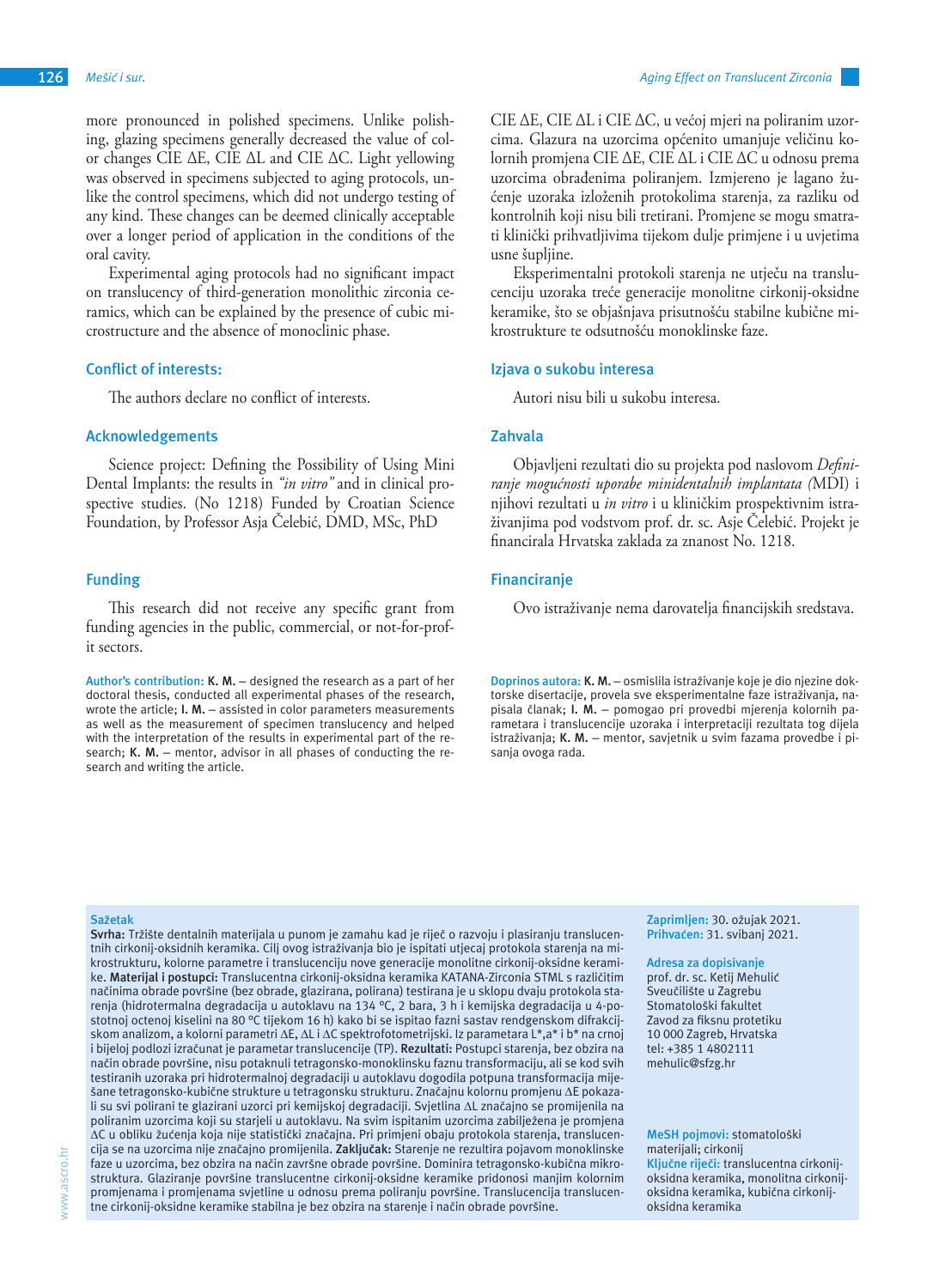### **References**

- 1. Ardlin I. Transformation-toughened zirconia for dental inlays, crowns and bridges: chemical stability and effect of lowtemperature aging on flexural strength and surface structure. Dent Mater 2002;18:590–5. https://doi.org/10.1016/S0109- 5641(01)00095-1.
- 2. Sailer I, Makarov NA, Thoma DS, Zwahlen M, Pjetursson BE. Allceramic or metal-ceramic tooth-supported fixed dental prostheses (FDPs)? A systematic review of the survival and complication rates. Part I: Single crowns (SCs). Dent Mater 2015;15:603–23. https://doi.org/10.1016/j.dental.2015.02.011.
- 3. Starwarczyk B, Keul C, Eichberger M, Figge D, Edelhoff D, Lumkemann N. Three generations of zirconia: From veneered to monolithic. Part I. Quintessence Int 2017;48(5):369-80.
- 4. Kohorst P, Borchers L, Strempel J. Low-temperature degradation of different zirconia ceramics for dental applications. Acta Biomater 2012;8:1213–20. https://10.1016/j.actbio.2011.11.016.
- 5. Kawai Y, Uo M, Wang Y. Phase transformation of zirconia ceramics by hydrothermal degradation. Dent Mater 2011;30:286–92. https://doi.org/10.4012/dmj.2010-175.
- 6. Chevalier J, Cales B, Drouin JM. Low temperature aging of Y-TZP ceramics. J Am Ceram Soc 1999;82:2150–4. https://doi. org/10.1111/j.1151-2916.1999.tb02055.x.
- 7. Lughi V, Sergo V. Low temperature degradation -aging- of zirconia: a critical review of the relevant aspects in dentistry. Dent Mater 2010;26:807–20. https://doi.org/10.1016/j.dental.2010.04.006.
- 8. Papanagiotou HP, Morgano SM, Giordano RA, Pober R. In vitro evaluation of low-temperature aging effects and finishing procedures on the flexural strength and structural stability of Y-TZP dental ceramics. J Prosthet Dent 2006;96:154–64. https://doi. org/10.1016/j.prosdent.2006.08.44.
- 9. Kim J-W, Covel NS, Guess PC, Rekow ED, Zhang Y. Concerns of hydrothermal degradation in CAD/CAM zirconia. J Dent Res 2010;89:91–5. https://doi.org/10.1177/0022034509354193.
- 10. Zheng Lan L, Dan Yu J, Lei H, Guo Qiang Z, Qiang L, Cheng Z. Low temperature degradation of yttria stabilized zirconia. Mater 2007;336:1188–9. https://doi.org/10.4028/www.scientific.net/ KEM.336-338.1188.
- 11. Denry I, Kelly JR. Emerging ceramic based materials for dentistry. J Dent Res 2014; 93:1235-42. https://doi. org/10.1177/0022034514553627.
- 12. Tong H, Tanaka CB, Kaizer MR, Zhang Y. Characterization of three commercial Y-TZP ceramics produced for their high-translucency, high-strength and high-surface area. Ceram Int 2016;42:1077-85. https://doi.org/10.1016/j.ceramint.2015.09.033.
- 13. Zhang Y. Making yttria-stabilized tetragonal zirconia translucent. Dent Mater 2014;30:1195-203. https://doi.org/10.1016/j.dental.2014.08.375.
- 14. Basu B, Vleugels J, Van Der Biest O. Microstructure-toughness–wear relationship of tetragonal zirconia ceramics J Eur Ceram Soc 2004;24:2031–40. https://doi.org/10.1016/S0955- 2219(03)00355-8.
- 15. Vichi A, Louca C, Corciolani G, Ferrari M. Color related to ceramic and circonia restorations: A review. Dent Mater 2011;27:97-108. https://doi.org/10.1016/j.dental.2010.10.018.
- 16. Zhang F, Inokoshi M, Batuk M, Hadermann J, Naert I, VanMeerbeek B, et al. Strength, toughness and aging stability of highly translucent Y-TZP ceramics for dental restorations. Dent Mater 2016;32:327-37. https://doi.org/10.1016/j.dental.2016.09.025.
- 17. Kolakarnprasert N, Kaizer MR, Kim DK, Zhang Y. New multi-layered zirconias: Composition, microstructure and translucency. Dent Mater 2019;35(5):797-806. https://doi.org/10.1016/j.dental.2019.02.017.
- 18. Anusavice KJ. Degradability of dental ceramics. Adv Dent Res 1992;6:82-9. https://doi.org/10.1177/08959374920060012201.
- 19. Jakovac M, Zivko-Babic J, Curkovic L, Aurer A. Chemical durability of dental ceramic material in acid medium. Acta Stomatol Croat 2006;40(1):65-71.
- 20. Muῆoz EM, Longhini D, Gutierres Antonio S, Adabo GL. The effects of mechanical and hydrothermal aging on microstructure on biaxial flexural strength of an anterior and a posterior monolithic zirconia. J Dent 2017;63:94-102. https://10.1016/j. dent.2017.05.021.
- 21. Sulaiman JTA, Abdulmajeed AA, Shahramian K, Hupa L, Donovan TE, Vallittu P, et al. Impact of gastric acidic challenge on sur-

face topography and optical properties of monolithic zirconia. Dent Mater 2015;31:1445–52. https://doi.org/10.1016/j.dental.2015.09.010.

- 22. Sulaiman TA, Abdulmajeed AA, Donovan TR, Cooper LF, Walter R. Fracture rate of monolithic zirconia restorations up to 5 years: a dental laboratory survey. J Prosthet Dent 2016;116(3):436-39. https://doi.org/10.1016/j.prosdent.2016.01.033.
- 23. Sulaiman TA, Abdulmajeed AA, Shahramian K, Lassila L. Effect of different treatments on flexural strength of fully versus partially stabilized monolithic zirconia. J Prosthet Dent 2017;118(2):216- 20. https://doi.org/10.1016/j.prosdent.2016.10.031.
- 24. Nogiwa-Valdez AA, Rainforth WM, Zeng P, Ross IM. Deceleration of hydrothermal degradation of 3Y-TZP by alumina and lanthana co-doping. Acta Biomater 2013;9:6226-35. https://doi. org/10.1016/j.actbio.2012.11.027.
- 25. Deville S, Chevalier J, Fantozzi G, Bartolome JF, Requena J, Moya JS, et al. Low-temperature ageing of zirconia-toughened alumina ceramics and its implication in biomedical implants. J Eur Ceram Soc 2003;23:2975-82. https://doi.org/10.1016/S0955- 2219(03)00313-3.
- 26. Manicone PF, Iommetti P, Raffaelli L. An overview of zirconia ceramics: Basic properties and clinical applications. J Dent 2007;35:819–26. https://doi.org/10.1016/j.dent.2007.07.008.
- 27. Ishikawa-Nagai S, Sato RR, Shiraishi A, Ishbashi K. Using a computer color-matching system in color reproduction of porcelain restorations. Part 3: A newly developed spectrophotometer designed for clinical application. Int J Prosthodont 1994;7(1):50-5.
- 28. Pensler AV. Shade selection: Problems and solutions. Compend Contin Educ Dent 1998;19:387-96.
- 29. Itten J. The art of color: the subjective experience and objective rationale of color. 1st ed. New York: Van Nostrand Reinhold; 1973.
- 30. Ruyter I, Nilner K, Möller B. Color stability of dental composite resin materials for crown and bridge veneers. Dent Mater 1987;3(5):246-51. https://doi.org/10.1016/S0109- 5641(87)80081-7.
- 31. Johnston WM, Kao E. Assessment of appearance match by visual observation and clinical colorimetry. J Dent Res 1989;68(5):819- 22. https://doi.org/10.1177/0220345890680051301.
- 32. Milleding P, Karlsson S, Nyborg L. On the surface elemental composition of noncorroded and corroded dental ceramic materials in vitro. J Mater Sci Mater Med 2003;14(6):557-66. https://doi. org/10.1023/A:1023416232222.
- 33. Milleding P, Wennerberg A, Alaeddin S, Karlsson S, Simon E. Surface corrosion of dental ceramics in vitro. Biomater 1999;20(8):733-46. https://doi.org/10.1016/s0142- 9612(98)00223-3.
- 34. Štefančić S. Utjecaj korozivnog medija na strukturu i svojstva zubnih keramika [The influence of a corrosive medium on structure and properties of dental ceramics] [dissertation]. Zagreb; School of Dental Medicine University of Zagreb: 2013.
- 35. Haralur BS, Algahtani NRS, Mujayri FA. Effect of hydrothermal aging nad beverages on color stability of lithium disilicate and zirconia based ceramics. Medicina (Kaunas) 2019;55(11):749. https://doi.org/10.3390/medicina55110749.
- 36. Kurt M, Bal BT. Effects of accelerated artificial aging on the translucency and color stability of monolithic ceramics with different surface treatments. J Prosthet Dent 2019;121:712-18. https:// doi.org/10.1016/j.prosdent.2019.01.014.
- 37. Palla ES, Kontonasaki E, Kantiranis N, Papadopoulou L, Zorba T, Paraskevopoulos KM, et al. Color stability of lithium disilicate ceramics after aging and immersion in common beverages. J Prosthet Dent 2018;119(4):632-42. https://doi.org/10.1016/j.prosdent.2017.04.031.
- 38. Camposilvan E, Leone R, Gremillard L, Sorrentino R, Zarone F, Ferrari M, et al. Aging resistance, mechanical properties and translucency of different yttria-stabilized zirconia ceramics for monolithic dental crown applications. Dent Mater 2018;34(6):879-90. https://doi.org/10.1016/j.dental.2018.03.006.
- 39. Motro PFK, Kursoglu P, Kazazoglu E, Kursoglu P. Effects of different surface treatments on stainability of ceramics. J Prosthet Dent 2012;108(4):231-7. https://doi.org/10.1016/S0022- 3913(12)60168-1.
- 40. Ledić K. Ispitivanje optičkih svojstava zubnih keramika [Analysis of optical properties of dental ceramics] [dissertation]. Zagreb; School of Dental Medicine University of Zagreb: 2015.
- 41. Perez MM, Ghinea R, Herrera LJ, Ionescu AM, Pomares H, Pulgar R, el al. Dental ceramics: a CIEDE $_{2000}$  acceptability thresholds for